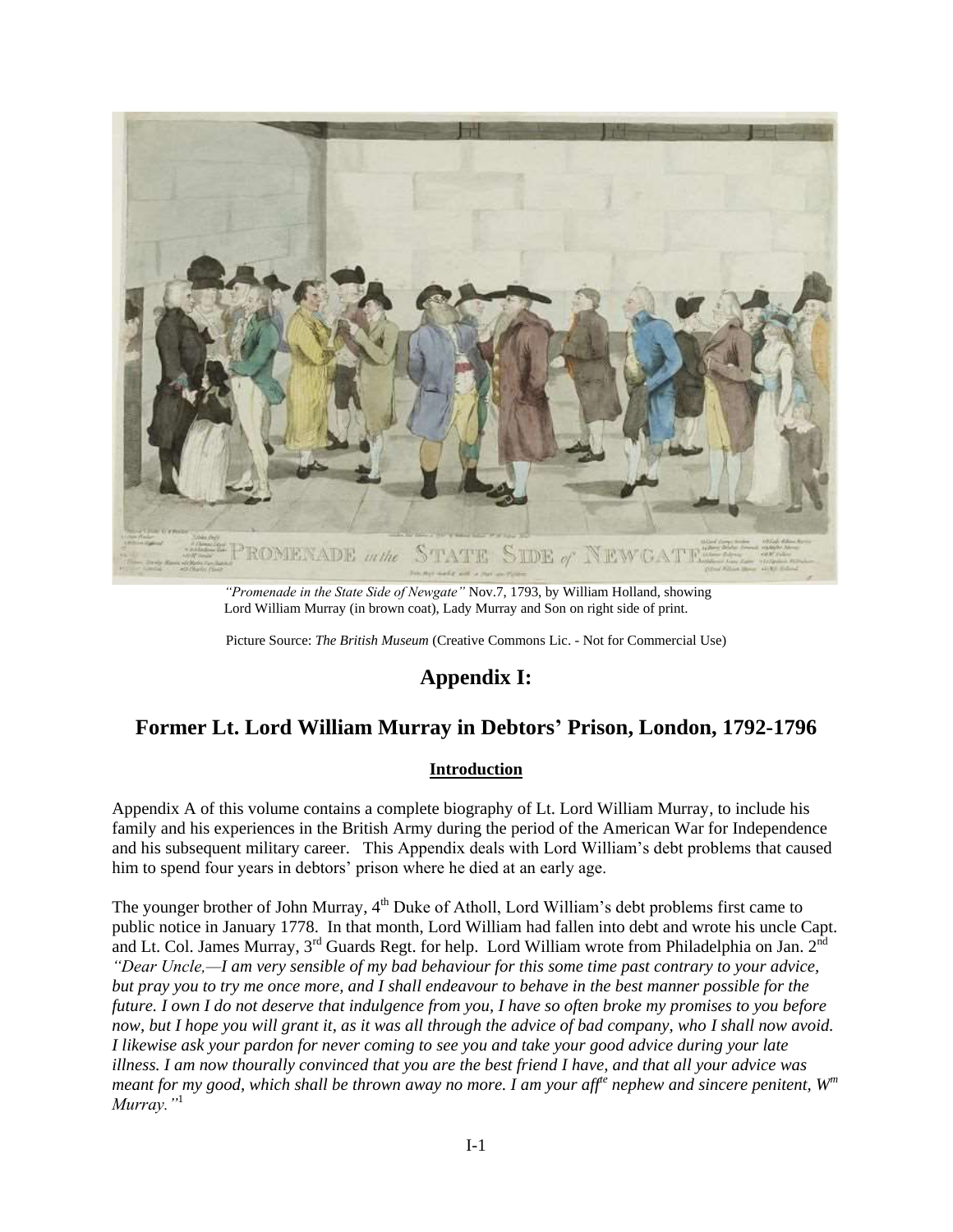Lord William was promoted to a Company in the 77<sup>th</sup> Regt. or Atholl Highlanders when it was raised in 1777 and he left America in Aug. 1778 to join his new regiment in Ireland. After leaving the  $42<sup>nd</sup>$ Highlanders Lord William Murray continued to have problems with indebtedness for the rest of his life.

Capt. Lord William Murray's service in the Atholl Highlanders ended in a very unsavory manner as described by Lt. John Farquharson of that regiment in a letter to a friend in Dec. 1780. Lt. Farquharson wrote from Dublin, on Dec. 2, 1780 that *"…His Lordship most unfortunately lately happened to have the Castle Guard when some officers of the 36th Reg<sup>t</sup> , now in Barracks here, occasioned a Riot at a Gaminghouse of very bad character. The officers upon being worsted by the Watch, who came to the relief of the people of the house, denounced vengeance and went away. Informations are swore to and lodged that they went to L<sup>d</sup> William's Guard and immediately returned accompanied by Lord William and some soldiers. The windows of the house were soon broke, the furniture destroyed, and a great tumult ensued. The consequence was that the Watch gathered from all quarters, headed by some magistrates, and the officers were worsted and much hurt. The two officers of the 36th Reg<sup>t</sup> were instantly sent to Newgate, and there remain. They are to be tried by the "Whiteboy Act" for gutting houses, &<sup>c</sup> , and I am told that no Bail will be accepted of for them, their case being Felony…For all these reasons his friends here, and even the commander-in-chief, for the time wish to have him* [Lord William] *out of the way. He is therefore sent to Scotland, and has promised to go directly to you. I hope you will find somebody to go with him to Dunkeld, and for God's sake see to give the thing the best gloss you can to his friends. We give it out here that a near relation of his is dangerously ill!" <sup>2</sup>*

Capt. Murray never rejoined the 77<sup>th</sup> Regt., although he remained assigned until it was disbanded in 1783 after the American war. He remained for a time in England with his mother, Duchess Strange, before applying to serve in India. While living with his mother an advertisement for payment of Lord William's bills was published in *The London Gazette* on Jan. 9, 1781, that read *"ALL Persons who are Holders of any Bills of Exchange, drawn by Lord William Murray on her Grace the Dutchess of Athol, are desired to send an Account thereof, or apply with the same, to Mr. Pryer, of Northumberland-street, Strand."*<sup>3</sup>

Lord William requested transfer to India which was approved and he sailed for that location at his own expense after he was put on Half-pay in April 1783.<sup>4</sup> On arrival in India, Lord William was made a Brevet-Major and placed in command of the 73<sup>rd</sup> or Macleod Highlanders. However, Lord William's assignment over Capt. Hon. David Baird, a more senior (but captured) officer, was resented by the officers of the regiment to the point that the entire group challenged him to a duel. Lt. Gilbert Waugh, the second officer to duel with Lord William, died of his wounds on Nov. 3, 1784 and Lord William was placed under arrest for over a year before the charges were eventually dropped.<sup>5</sup>.

Lord William returned to Britain before Oct. 1787 and in May 1790 obtained a Company in the  $70<sup>th</sup>$  or Surrey Regt. then assigned to Ireland. Murray did not remain long with the Surrey Regt., selling out in May 1791. Murray may have had to sell out for financial reasons as a history of the Atholl and Tullibardine Families noted that in 1791 "…*This year Lord William was arrested for debt, his liabilities being between £ 13,000 and £14,000. His father-in-law, Mr. Hodges, had a considerable claim against the Indian Government, and on his promising to give half of whatever sum he should receive to Lord William, the latter was allowed by his creditors to be liberated for one year."* <sup>6</sup>

On Jan. 11, 1792 Lord William was arrested for a debt of £99. The arrest resulted in a separate court case over how long the Sheriff kept Lord William in a *"spunging-house"* which was a temporary holding location used to allow the debtor to make payment before being sent to prison. The Sheriff had allowed the longer stay because Lady Murray was with her husband and gave birth in the *"spunging-house."*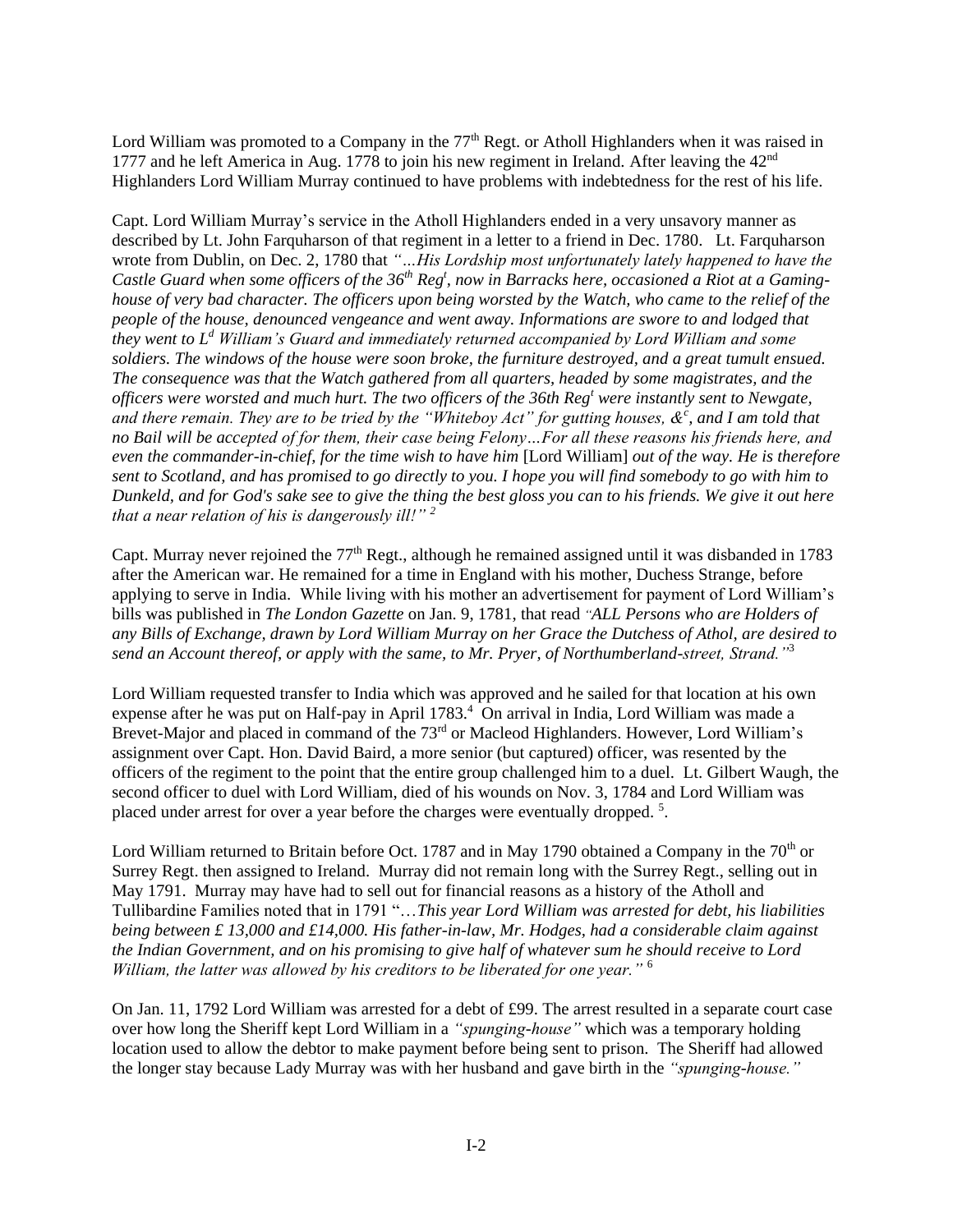Lord William's debts were not resolved to the satisfaction of his creditors as the family history noted that in 1793 *"…This spring Lord William was in the King's Bench prison at the instance of his creditors."*<sup>8</sup> King's Bench Prison (named for the adjacent court, King's Bench) was located in Southwark, London about three and a half miles east of Buckingham Palace.

In early July 1793, Lord William conspired with several other prisoners to attempt to escape from King's Bench Prison while several of the guards were distracted playing *"Rackquets"* against one of the walls of the open parade area in the prison. Lord Murray's plan was to pay a couple of the other inmates to overpower the remaining turnkeys to force them to open the gates for a number of prisoners to escape and then to lock the gates again to prevent any pursuit. The plot was discovered and Lord Murray and three other conspirators were transferred to the more secure Newgate Prison.<sup>9</sup> Included below are documents associated with a conspiracy by five individuals charged with trying to blow up King's Bench Prison to escape in Nov. 1792. Lord William Murray is sometime mistakenly confused to be part of this conspiracy although his escape attempt to escape King's Bench did not occur until July 1793.

Lord William Murray died in his apartment at Newgate on Dec. 30, 1796.<sup>10</sup>

#### **Notes to the Introduction:**

- 1. Lord William Murray to James Murray, Jan. 2, 1778, *Chronicles of the Atholl and Tullibardine Families*, Vol. IV, Ed. John, Seventh Duke of Atholl, K. T., Ballantyne, Press, Edinburgh, 1908, p. 67
- 2. John Farquharson to George Farquhar, Dec. 2, 1780, *Chronicles of the Atholl and Tullibardine Families*, Vol. IV, Ed. John, Seventh Duke of Atholl, K. T., Ballantyne, Press, Edinburgh, 1908, pp. 81-83.
- 3. *London Gazette*, Jan. 9, 1781, p. 4.
- 4. *Fort William – India House Correspondence and Other Contemporary Papers relating Thereto*, Vol. XV, National Archives of India, East India Company, Manager of Publications, Govt. of India, 1959, Google Snippet, p. 59.
- 5. Lord William Murray to George Stewart, Oct. 23, 1787, *Chronicles of the Atholl and Tullibardine Families*, Vol. IV, Ed. John, Seventh Duke of Atholl, K. T., Ballantyne, Press, Edinburgh, 1908, pp. 125-126.
- 6. *Chronicles of the Atholl and Tullibardine Families*, Vol. IV, Ed. John, Seventh Duke of Atholl, K. T., Ballantyne, Press, Edinburgh, 1908, p. 133.
- 7. *Reports of Cases Argued and Determined in the Court of King's Bench from Michaelmas Term 33d George III to trinity Term 34th George III, Inclusive,* Vol. V, Charles Durnford and Edward Hyde East, Printed for L. White, and W. Jones, Dublin, 1795, Google Books, pp. 37-41.
- 8. *Chronicles of the Atholl and Tullibardine Families*, Vol. IV, Ed. John, Seventh Duke of Atholl, K. T., Ballantyne, Press, Edinburgh, 1908, p. 137.
- 9. TNA, *Home Office*, *Domestic Correspondence, George III at* HO42/26/25, ff. 58-63.
- 10. *Newcastle Courant*, Jan. 7, 1797, p. 4.

#### **Documents**

### **Excerpts of Legal Action Associated with the Sherriff's Actions Following the Arrest of Former Capt. Lord William Murray, 70th or the Surry Regt. (Former Lt., 42nd Regt.), for Debts, London, Jan. 11, 1792**

PLANCK *against* ANDERSON and Another, Sheriff of *Middlesex. Thursday Nov.* 22d.

THE declaration stated that on the 11th of *January* 1792 Lord *William Murray* was indebted to the plaintiff in 99 *l.* on two bills of exchange, for recovery whereof the plaintiff on the fame day and year sued out of *B. R.* a special *capias ad respondendum,* directed to the sheriff, returnable in eight days of St. *Hilary,* by virtue of which the defendants arrested Lord *William Murray* on the same day, and detained him in their custody, until they not mindful of their duty *&c,* afterwards and after the time appointed for the return of the said writ, on 1st *March* 1792, voluntarily permitted him to escape; and that the defendants after the said escape, to wit, on the 25th *April* 1792 falsely returned on the said writ that by virtue thereof they took the body of the said *W. M.* whose body they safely kept until they received a writ of *habeas corpus cum cause* directed to them, by virtue whereof on the 21st *April* 1792 they conducted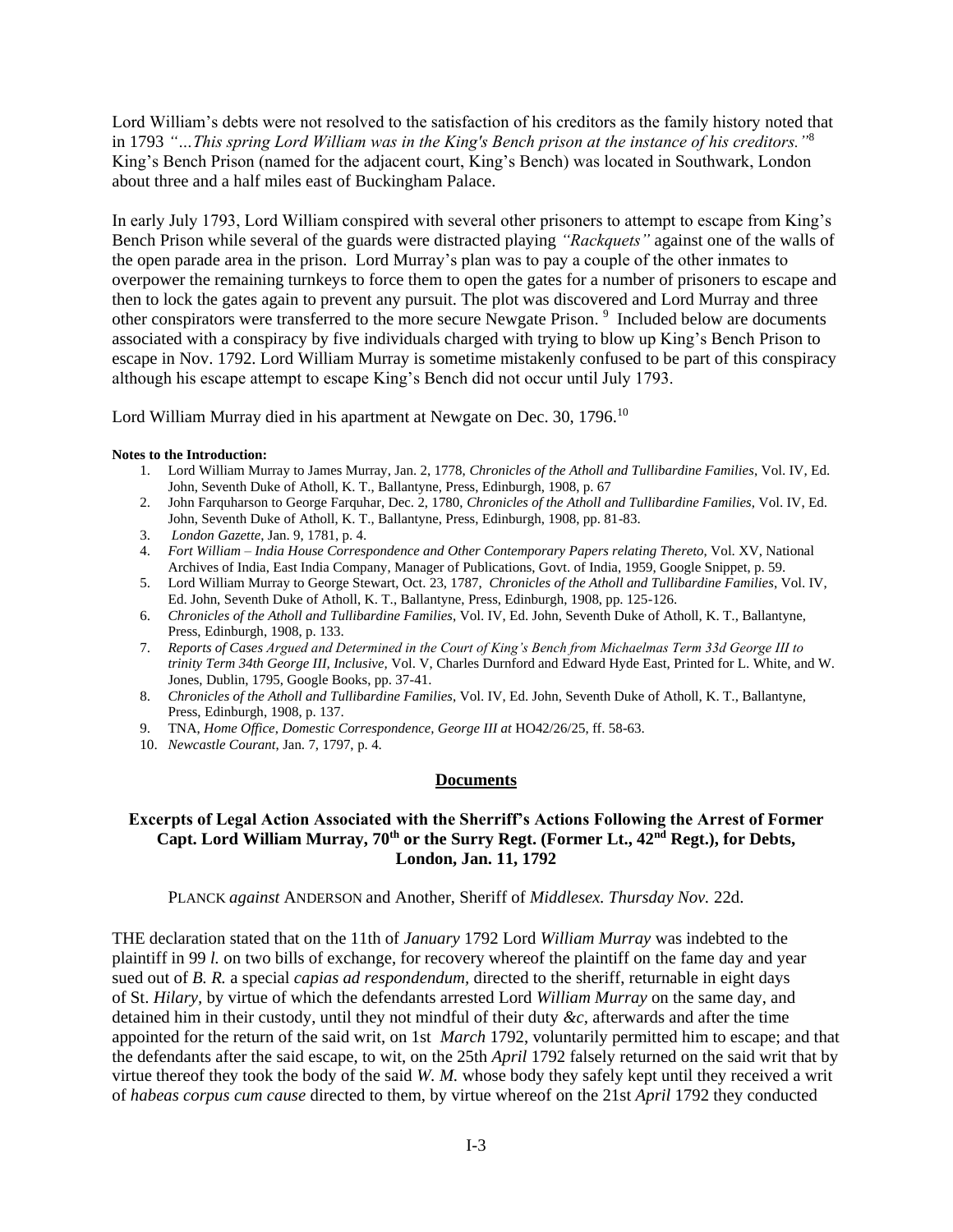the said *W. M.* before a judge of *B. R.* who committed him to the custody of the marshal; by reason of which premises the plaintiff has been delayed and prevented from recovering his damages *&c.* The second count was the same as the first, with this difference, that it stated the arrest to have been made by virtue of another writ sued out on the 20th *January* 1792, called an *alias* special *capias ad respondendum*  returnable in eight days of the Purification *&c.* 

It appeared at the trial before Lord *Kenyan* at *Westminster* that, Lord *W. M.* being in the custody of the sheriff s officer at the suit of another creditor, the plaintiff's writ was served on him on the 11th *January* 1792, returnable the 20th. That to prevent his being sent to goal, another writ, as mentioned in the second count of the declaration, was with the plaintiffs consent issued on the 20th, returnable as there mentioned. That a writ of *habeas corpus cum causa* tested 28th *November* 1791, returnable immediately before a judge of *B. R.* was issued and delivered to the sheriff some little time previous to the 20th *January* 1792, for removing Lord *W. M.* into the custody of the marshal, but that in fact he was not brought up nor committed till the 21st *April,* being the day before the Essoign day of *Easter* Term; after which the plaintiff filed a declaration against him. That from the time of the first arrest till the commitment Lord *W. M.* remained in the custody of the sheriff's officer. There was a verdict for the plaintiff; but the jury found that he had not been delayed or prejudiced in his suit; and the question was reserved for the opinion of the Court, whether under these circumstances the plaintiff was entitled to recover...

Source: *Reports of Cases Argued and Determined in the Court of King's Bench from Michaelmas Term 33d George III to trinity Term 34th George III, Inclusive,* Vol. V, by Charles Durnford and Edward Hyde East, Printed for L. White, and W. Jones, Dublin, 1795, Google Books, pp. 37-41.

### **News Account of Legal Action Associated with the Sherriff's Actions Following the Arrest of Former Capt. Lord William Murray, 70th or the Surry Regt. (Former Lt., 42nd Regt.) for Debts, London, Jan. 11, 1792**

#### *Saturday's Post* LONDON…

A very interesting question, relative to the permitting of prisoners for debt to remain in spunging houses, after the return of the bailable writ, will come on to be argued next term. It arises from a case in which Lord William Murray was the prisoner, and remained in the lock-up-house, while Lady Murray was delivered there. The Jury found a verdict for a shilling, liable to the opinion of the Court.

Source and Note: *Bury and Norwich Post*, July 4, 1792, p. 1. A *"spunging house"* was a temporary lock-up for debtors.

#### **News Account of Court Case Regarding Sheriff's Actions to Delay Taking Former Capt. Lord William Murray, 70th or the Surry Regt. (Former Lt., 42nd Regt.) to King's Bench Prison, London, July 2, 1792**

#### LONDON, MONDAY, JULY 2…

Some months ago, Lord William Murray was arrested for a debt of 99l. [£99] and taken to Wright's lock-up-house, in Carey-street, where several detainers were soon lodged against him. He was afterwards surrendered on all the actions to the King's Bench prison. The plaintiff in the first, however, brought an action against the Sheriff as for an escape, Lord William not having been surrendered until after the return of the writ; and this was tried before Lord Kenyon on Thursday, when 1s. [Shilling] (nominal) damages was given against the Sheriff; the damages were so assesses, in order that the cause may be solemnly argued next term.

Mr. Wright in his evidence upon the above trial, said that while Lord William was in his lock-uphouse, his Lady came there; she was pregnant: she wished to remain with his Lordship: Mr. Wright out of compassion indulged her. She was brought to bed in his house, and Mr. Wright supplied her, at his own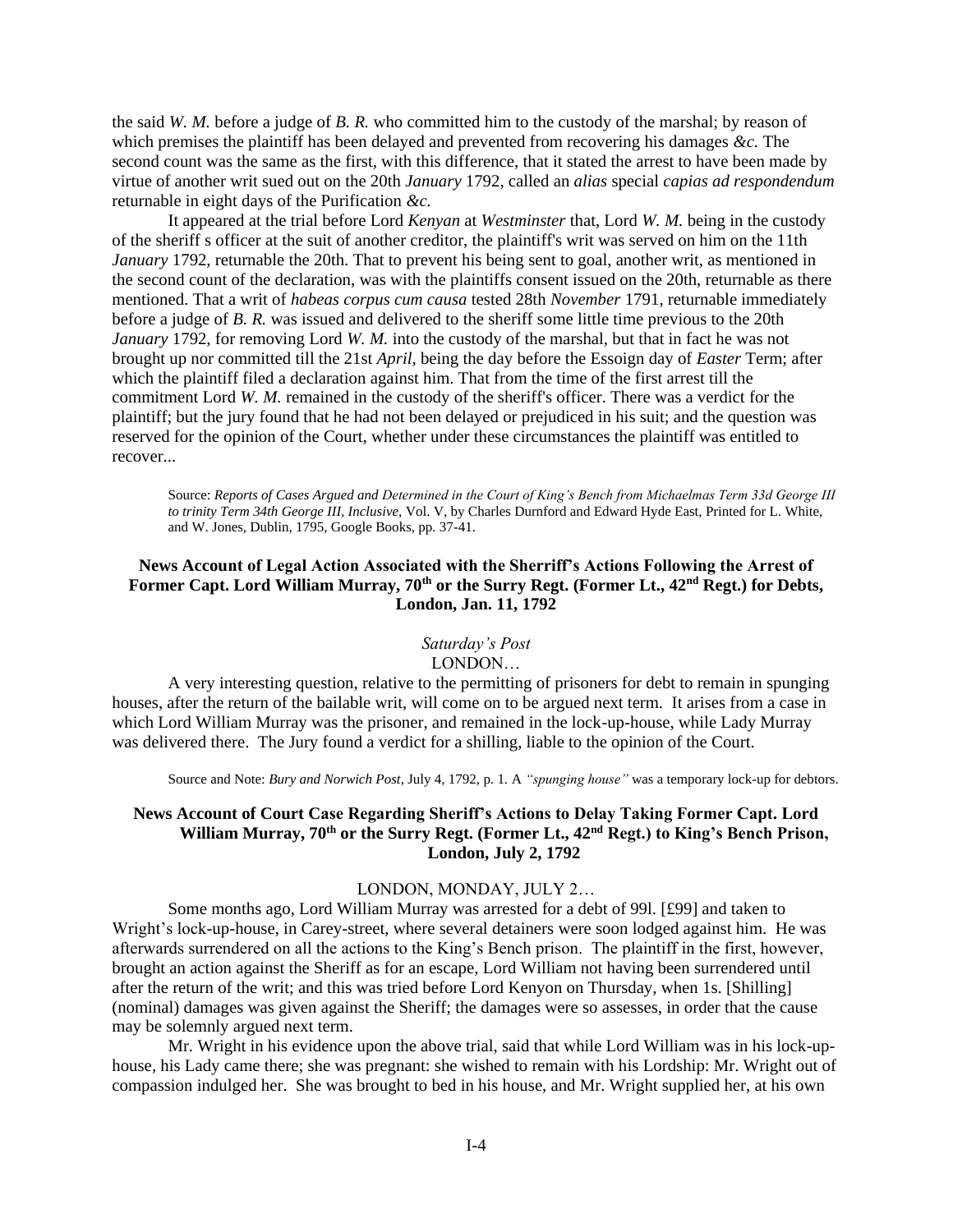expence, with the necessaries of her condition, and that was the reason why he did not take Lord William to goal sooner.

Source: *Bath Chronicle and Weekly Gazette*, July 5, 1792, p. 2.

# **Newspaper Account of Unsuccessful Lawsuit by Former Capt. Lord William Murray, 70th or the Surry Regt. (Former Lt., 42nd Regt.), for Usury by a Wine Merchant, London, July 13-16, 1792**

#### LAW REPORT…

### LORD WILLIAM MURRAY, QUI TAM, *against* SIMS

This action was brought against James Sims, a wine merchant in the City, on the Statute of Usury, in order to recover the penalties he had incurred by taking usurious interest. Though this was a law of very old standing, it had not always its proper effect. Some times twenty, fifty, and even seventy per cent. were taken. Mr. Sims thought he had got out of this Act of Parliament, though he was mistaken, for it was so worded, that no possible contrivance could evade it, if the fact was fairly proved… an Act was made forbidding the taking of more than five per cent. under any pretence or contrivance whatever.

Mr. Whitemore drew a Bill of Exchange on Lord William Murray for 200*l*, at six weeks after date; this Bill was accepted by his Lordship, and it was admitted on all hands it was drawn for the purpose of raising money for him. When it had 21 days to run, the defendant discounted it, taking the legal interest, which was 11s. 6d. and also taking, as a security, a Warrant of Attorney. The defendant told Whitemore and a Mr. Hamilton, who entered into the contract with him, that the contract must be halfand-half, that is, they must take in the discounting of this Bill 100*l*. in wine, and the rest in cash. Mr. Hamilton said that was too much, as Lord William Murray did not want wine, but money. The defendant said, it must be so, and that he would lose very little on retail. Accordingly it was agreed between the parties, that wine should be taken to the amount of 90*l*. – Whitemore, and Hamilton to 50 dozen of Port at one guinea per dozen, and 20 dozen of Sherry at 1*l*. 8s per dozen, exclusive of bottles, which amounted to 11*l*. at 3s. per dozen. This amounted to 90*l*. and in the course of 24 hours by some unaccountable accident, to 91*l*. 17s 6d. the rest of the money was in hard cash. Mr. Hamilton sold all this wine, except 10 dozen, including bottles, so that the wine of both kinds was sold at 12s 6d. per dozen. The defendant's clerk, whose name was Greaves, said, he was not a licensed wine-merchant, and that he had never bought or sold wine on any other occasion.

Mr. Justice *Buller*, in his address to the Jury… Though the Defendant was guilty of great oppression in having taken advantage of a distressed gentleman he was dealing with, yet that would not subject him to a crime with which he was charged, if the wine was of more value than stated in the declaration.

The Jury considered their verdict for a short time, and found for the Defendant.

Source and Note: *Evening Mail*, July 13-16, 1792, p. 1. Law.com defines a *"qui tam"* action as *"…a lawsuit brought by a private citizen (popularly called a "whistle blower") against a person or company who is believed to have violated the law in the performance of a contract with the government or in violation of a government regulation, when there is a statute which provides for a penalty for such violations…"* At this time a Guinea was worth 21 shillings compared to a pound sterling worth 20 shillings.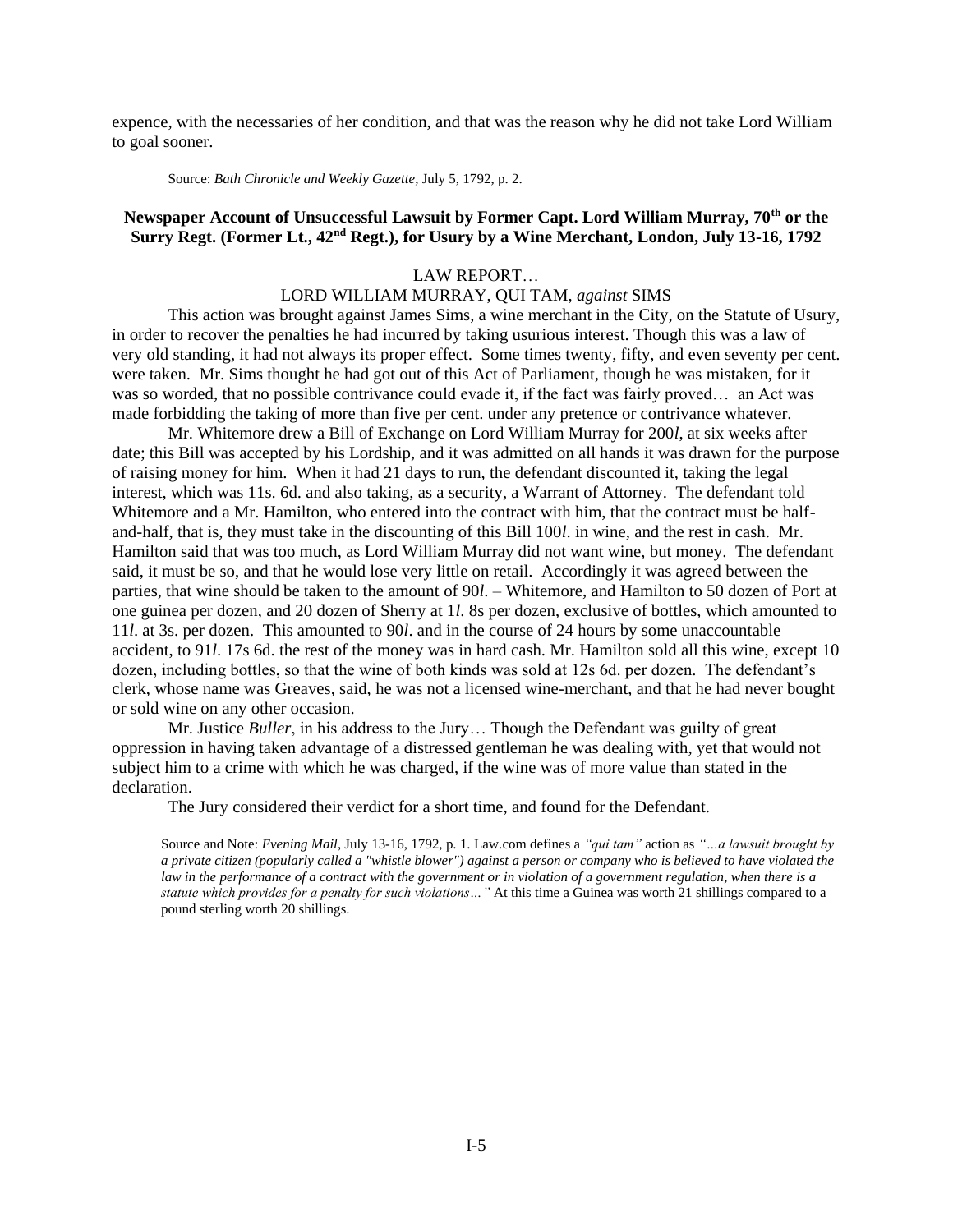

King's Bench Prison, 1809

Picture Source: Wikimedia Commons, from *The Microcosm of London or London in Miniature*, Vol. II, plate 46.

## **News Account of Former Capt. Lord William Murray, 70th or the Surry Regt. (Former Lt., 42nd Regt.) Selected Chairman of Meeting of Prisoners Resulting is Issuance of Loyalty Declaration, King's Bench Prison, Southwark, London, Dec. 16, 1792**

At a General Meeting, on Saturday last [Dec. 16], of the prisoners confined in the King's Bench, it was resolved to make a public declaration of loyalty to the Sovereign, and their attachment to the Constitution. Lord William Murray was called to the Chair, and Mr. Bowes opened the business in a speech replete with sentiments of loyalty and regard for the present Government. The several resolutions entered into were ordered to be transmitted to John Reeves, Esq. Chairman of the Associations at the Crown and Anchor Tavern, with a request that he would be pleased to publish the same.

Source: *Lloyd's Evening Post* (London), Dec. 21- 24, 1792, p. 8.

### **News Account of Prisoners, Including Former Capt. Lord William Murray, 70th or the Surry Regt. (Former Lt., 42nd Regt.), Adding to Their Loyalty Declaration, King's Bench Prison, Southwark, London, Dec. 16, 1792**

#### LONDON, MONDAY DEC. 31 [1792]…

LORD WILLIAM MURRAY, and the debtors in the King's-Bench Prison, have added to a declaration, in the ordinary terms, of attachment to the KING and CONSTITUTION these words: "They make known their determination of repelling the attempts of any set of people whatever, who, interested in the destruction of the publick pence, may, under a pretended concern for their sufferings, be daring enough to endeavour to effect their release by violent, or unlawful means."

Source: *Bath Chronicle and Weekly Gazette*, Jan. 3, 1793, p. 2.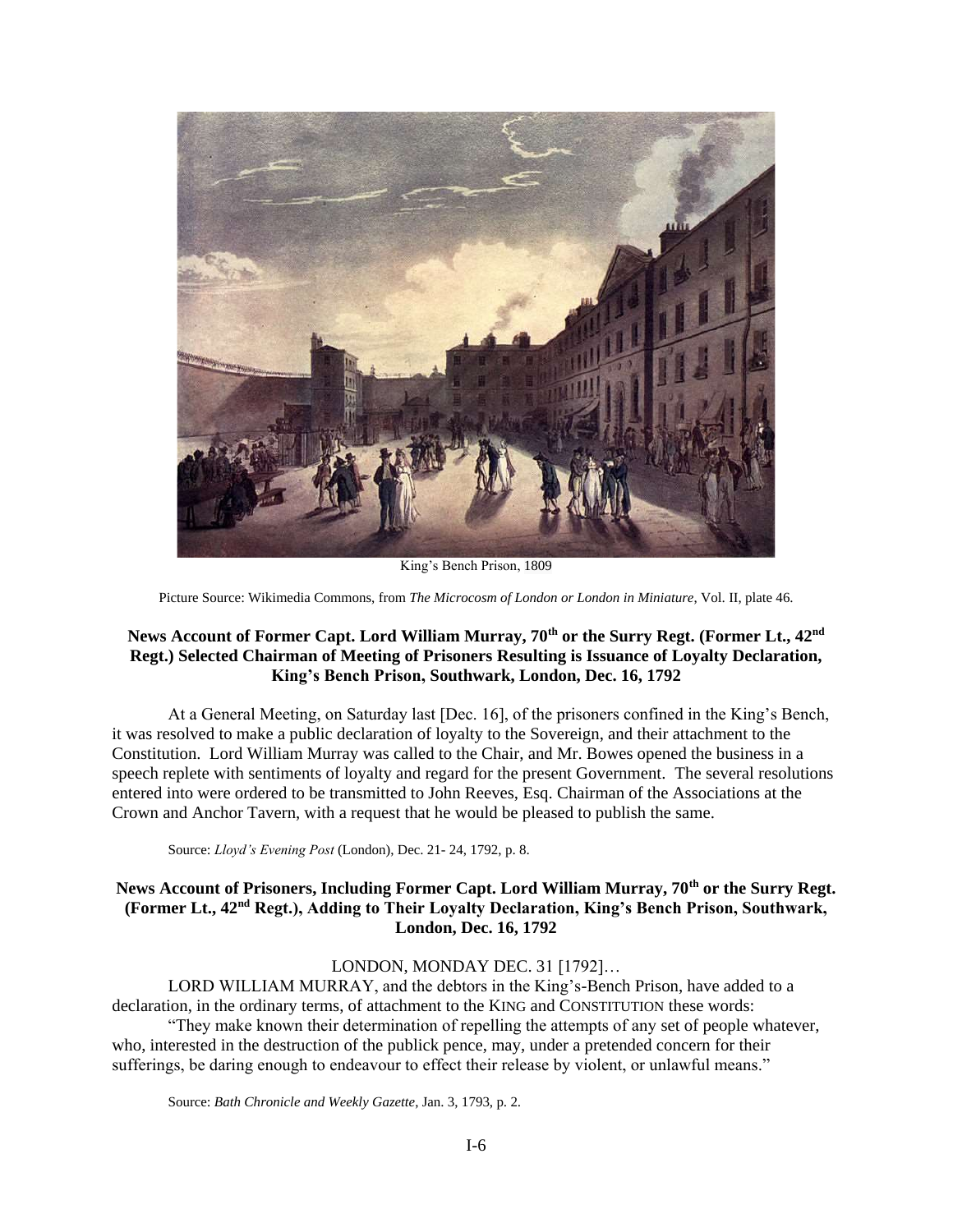### **News Account of Successful Suit by Former Capt. Lord William Murray, 70th or the Surry Regt. (Former Lt., 42nd Regt.), and his Brother, Lord Charles Murray, to Throw out Terms of an Annuity Pledged to Attorney Wiley as Usurious, Court of King's Bench Prison, Southwark, London, Feb. 7, 1793**

## *Friday and Saturday's Posts…* COURT OF KING'S BENCH, FEB. 7.

An application was made to the Court, to set aside an annuity of 2001.  $[£200]$  per annum, which Lord William and Lord Charles Murray had granted on their joint lives, to Mr. Wiley, an attorney. The application was made on the ground, that the consideration was not sufficiently set forth in the memorial.

The circumstances of this case, as stated by Mr. Erskine, who was counsel for Mr. Wiley, was these: Wiley had discounted bills for Lord William, including interest, to the amount of 664l. and he had advanced a sum of 600l. to his brother, Lord Charles, so that the consideration given by Wiley for thus annuity was 1264l. To shew that Wiley did not mean to impose upon or to oppress these two young noblemen, the learned counsel read a letter which his client had written to his Grace the Duke of Athol, and stating the circumstances of the annuity which his brothers had granted him.

Lord Kenyon, on looking over the memorial, thought it did not appear from it, that Wiley had paid any money on account of Lord William Murray. The 600l. cash which he paid to his brother, Lord Charles, was very properly and clearly expressed; and if 661l. had been paid on account of bills, by Wiley, why was it not stated with the same precision, and why did it not appear on the face of the memorial? His Lordship said, he believed in his conscience, that no consideration upon earth was given by Wiley on account of these bills. The great object of the Act of Parliament was, that a fair consideration should appear on the face of the memorial, and that it should be open to the fair enquiry of all mankind. Every single sentence stated in the memorial might be true, and yet his Lordship was by no means convinced that the 664l. were ever paid. It was stated that the bills came into Wiley's hands, but it was not stated that he ever had a right to enforce the payment of them.

Mr. Bower directed the attention of the Court to this, being an annuity of 200l. a year on the joint lives of two young noblemen, where the age of the one was only 21, and that of the other 36; and the consideration was only 1200l. supposing it had all been paid.

The Court was of opinion, that this annuity must be set aside.

Source: *Reading Mercury*, Feb. 11, 1793, p. 2.

# **News Account of Escape Conspiracy Led by Former Capt. Lord William Murray, 70th or the Surry Regt. (Former, Lt., 42nd Regt.), King's Bench Prison, Southwark, London, July 3, 1793**

#### *Wednesday & Thursday's Posts*… LONDON…

On Monday evening, while some of the door-keepers of the King's Bench prison were playing rackets upon the parade, Lord William Murray, Dr. [James] Jackson, and a Mr. [William Stabler] Stapler, attempted to effect their escape; they got to the outer lobby, where there were two door-keepers, who secured them after some difficulty. They were all three lodged the same evening in the New Goal in the Borough

Source: *Stamford Mercury*, July 12, 1793, p. 2.

### **Sworn Statement by Prisoner William Maxwell of the Escape Attempt Plan of Former Capt. Lord William Murray, 70th or the Surry Regt. (Former, Lt., 42nd Regt.), King's Bench Prison, Southwark, London, July 7, 1793**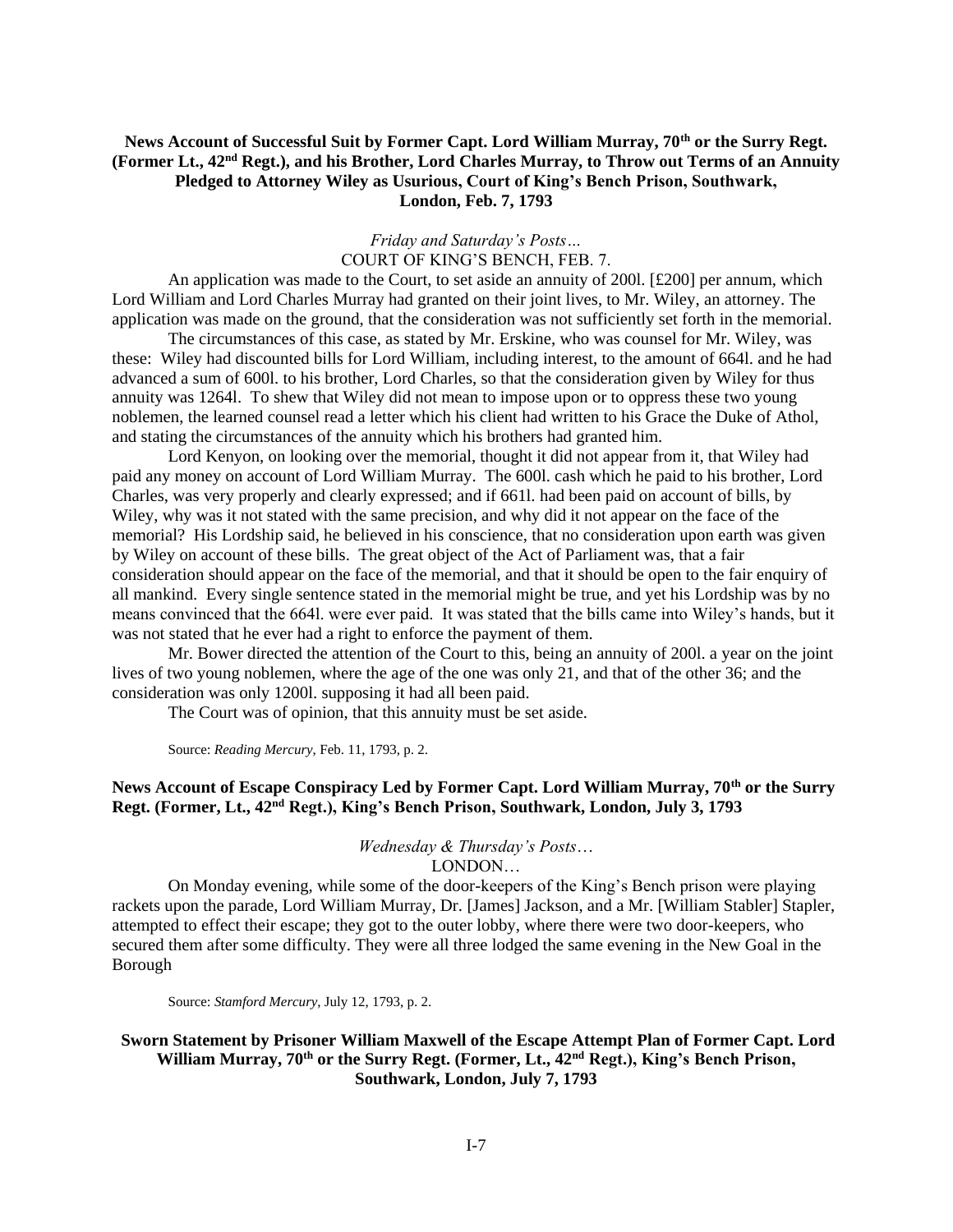The Voluntary Examination of William Maxwell Gentleman late a Prisoner in the King's Bench Prison taken before me [William Jones] one of his Majesty's Justices of the Peace for the County of Surrey. –

This Examinant upon his Oath saith That on Wednesday the third Day of July Instant about six oclock on the afternoon  $M<sup>r</sup>$ . Stabler came up to this Examinant upon the parade in the King's Bench Prison and informed him of a Plan laid by sundry several Prisoners to make their Escape which was to be done in the following manner M<sup>r</sup>. Conner [or Comer] a Prisoner Mess<sup>rs</sup>. Filewood and Nease two of the Turnkeys with Smith a Watchman of the said prison were playing a Game of Rackquetts and being very good players the attention of the Prisoners were wholly upon them. The lower Lobby Door being left open Lord William Murray M<sup>r</sup>. [William] Stabler Mess<sup>rs</sup>. [John] Fearby & [Robert Thomas] Crossfield Doctor [James] Jackson with many others whose names he does not know was upon a Signal being given by Fearby who was upon the look out to go into the upper Lobby and secure the two Turnkeys to open the Door for as many to Escape as could possibly follow them and then instantly to shut the lower Lobby Door in order to stop the players from following them and being prepared with Pistols they doubted not of success and so certain M<sup>r</sup>. Stabler of succeeding that he gave to this Examinant the Key of his Room at the Moment of Time the Signal was given to take all the property out and convert it to his own use This Examinant being so narrowly watched he had the greatest difficulty in communicating any intelligence to M<sup>r</sup>. Perkins (who keeps the Tap in the said Prison) but which he at last effected and the Signal was given at the Moment of Time Perkins was going to the Lobby and the Moment that Nease was called, there was a general cry Damn it we are snitched The Plan after this was formed to make a match at some future Day for a Dinner to be eat at some Room in a private part of the Bench and then to attempt the Escape in the same manner. This Examinant has every reason to suppose from the Conversation he has at times overheard that an attempt to escape has been concerting for three weeks past but in what manner he never was able to discover tho' he has often heard that the wall is bored in several parts in order to find out the most pregnable part and it has been hinted to him that it has been bored about twelve Yards from the necessaries at the Back of the State House about seven feet from the Ground where there are two or three Bricks shivered out of the wall. *W<sup>m</sup> Maxwell*

Sworn before me this  $\{$ 7<sup>th</sup>. Day of July 1793 } *W<sup>m</sup> . Jones* }

> Source and Note: TNA, *Home Office*, *Domestic Correspondence, George III at* HO42/26/25, ff. 58-59. The Tennis and Rackets Association (at tennisandrackets.com) indicates that rackets were played in the open on the walls of the yards of the debtors' prison King's Bench using tennis rackets the prisoners brought with them.

#### **Sworn Statement by Prisoner Thomas Judge of the Escape Attempt Plan of Former Capt. Lord William Murray, 70th or the Surry Regt. (Former, Lt., 42nd Regt.), King's Bench Prison, Southwark, London, July 8, 1793**

The Voluntary Examination of Thomas Judge taken before me Benjamin Robertson Esq<sup>r</sup>. one of his Majesty's Justices of the Peace in and for the County of Surrey. –

This Examinant upon his Oath saith that soon after [Francis] Lord Rawdon's Bill in the House of Lords was thrown out Lord William Murray Doctor [James] Jackson and some other Prisoners on the King's Bench Prison whose Names this Examinant doth not know told this Examinant that they wished to procure some Men to seize the Turnkeys and to get possession of the Lobby Doors in order to enable them to effect their Escape. That soon afterwards John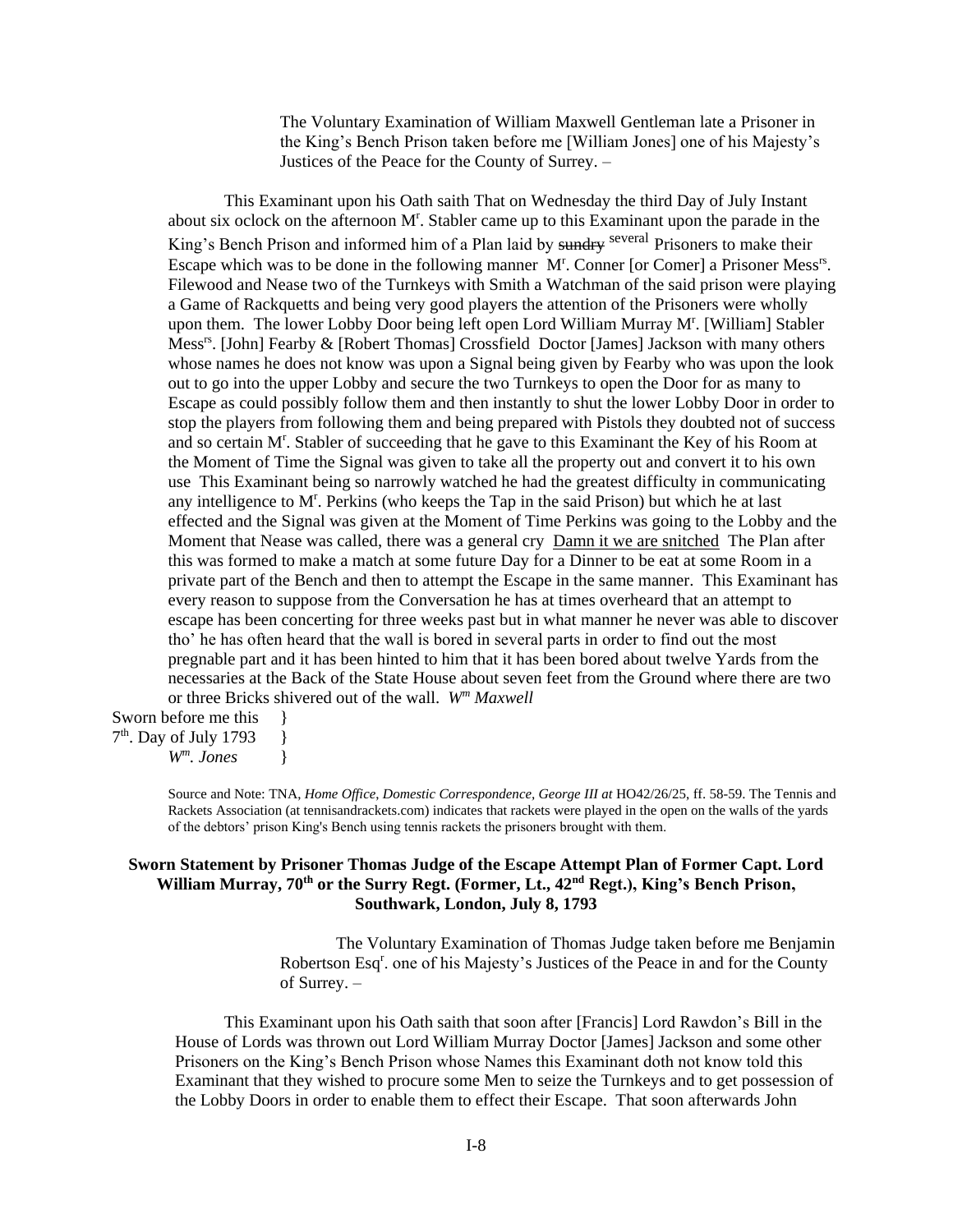Fearby came to this Examinant and told him that Lord William Murray had spoke to him to procure some Men to undertake the Business for which a large sum of Money was to be given That this Examinant answered that he did not choose to engage in such Business when Fearby replyed that he only meant to get the Money and then to give immediate information to the Marshal. This Examinant further saith that about a week ago Lord William Murray came to this Examinant in a Corner of the Prison near the Coffee House and called him aside and asked him if [John] Fearby had said any thing further to him that Day about the Business – (meaning as this Examinant believes the Business of securing the Turnkeys and the Lobby Doors) to which this Examinant answered that he had not. – *. Judge*

Sworn before me  $8<sup>th</sup>$ . July 1793 – }

*B Robertson* }

Source ad Note: TNA, *Home Office*, *Domestic Correspondence, George III at* HO 42/26/26, f. 60. Lord Rawdon sponsored an unsuccessful bill for the relief of persons imprisoned for small debts.

### **Sworn Statement by Prisoner John Fearby of the Escape Attempt Plan of Former Capt. Lord William Murray, 70th or the Surry Regt. (Former, Lt., 42nd Regt.), King's Bench Prison, Southwark, London, July 8, 1793**

The Voluntary Examination of John Fearby a Prisoner for Debt in the King's Bench Prison taken before me Benjamin Robertson Esq<sup>r</sup> one of his Majesty's Justices of the Peace in and for the County of Surrey. –

This Examinant upon his Oath saith that about three weeks or a Month ago M<sup>r</sup>. Scott and Mr . Robert Barry came to this Examinant one Evening upon the Parade and asked him what he thought of the present Times that [Francis] Lord Rawdon's Bill not having succeeded it was high time for them to think of making an Act for themselves That it was a Shame that there should be any Bastile in a free Country. That on Tuesday or Wednesday last Lord William Murray called this Examinant into his Room and gave him a Glass of Brandy and told him that there was a certain Sum of Money raised for the purpose of being given to any Persons that would seize the Turnkeys and take the keys from them and force their way thro' the Lobby Doors That he was very desirous that it should be put in Execution at that time as some of the Marshal's Men were then playing at Rackquetts. That Doctor [James] Jackson was also present and joined Lord John Murray in his endeavours to present upon the Examinant to be first to make the Attack That they desired this Examinant to prevail upon a Person of the name of Jones commonly called Bumper and another of the name of Judge to join this Examinant in making this Attack. That if they succeeded in securing the Turnkeys and getting the Doors open, the following Persons were to make their Escape vizt Lord William Murray Doctor [James] Jackson Doctor [Robert Thomas] Crossfield M<sup>r</sup>. [William] Stabler M<sup>r</sup>. Barry M<sup>r</sup>. King Beauclerk M<sup>r</sup>. Scott M<sup>r</sup>. Richards M<sup>r</sup>. Shafts M<sup>r</sup>. Smith and several others That Lord William Murray took Money in each Hand out pf his Waistcoat Pocketts which he said he got to be given to the Persons who should make the Attack for the purpose of effecting their Escape and carrying them – abroad out of the way. That Lord William Murray had got his Boots and Leather Breeches on and he and Doctor Jackson both declared they were ready to go That this Examinant then went out of Lord William Murray's Room and very soon afterwards his Lordship came to this Examinant upon the Parade with Shoes on and a Rackquet in his Hand and said that they were for that time disappointed for that time disappointed for that information had been given to the Lobby and the Marshal's Men were upon their Guard. That Lord William Murray also said that he and this Examinant must not be seen together – otherwise they would be suspected and went to play at Rackquetts And this Examinant saith that Lord William Murray and Doctor Jackson have almost every Day for this Month past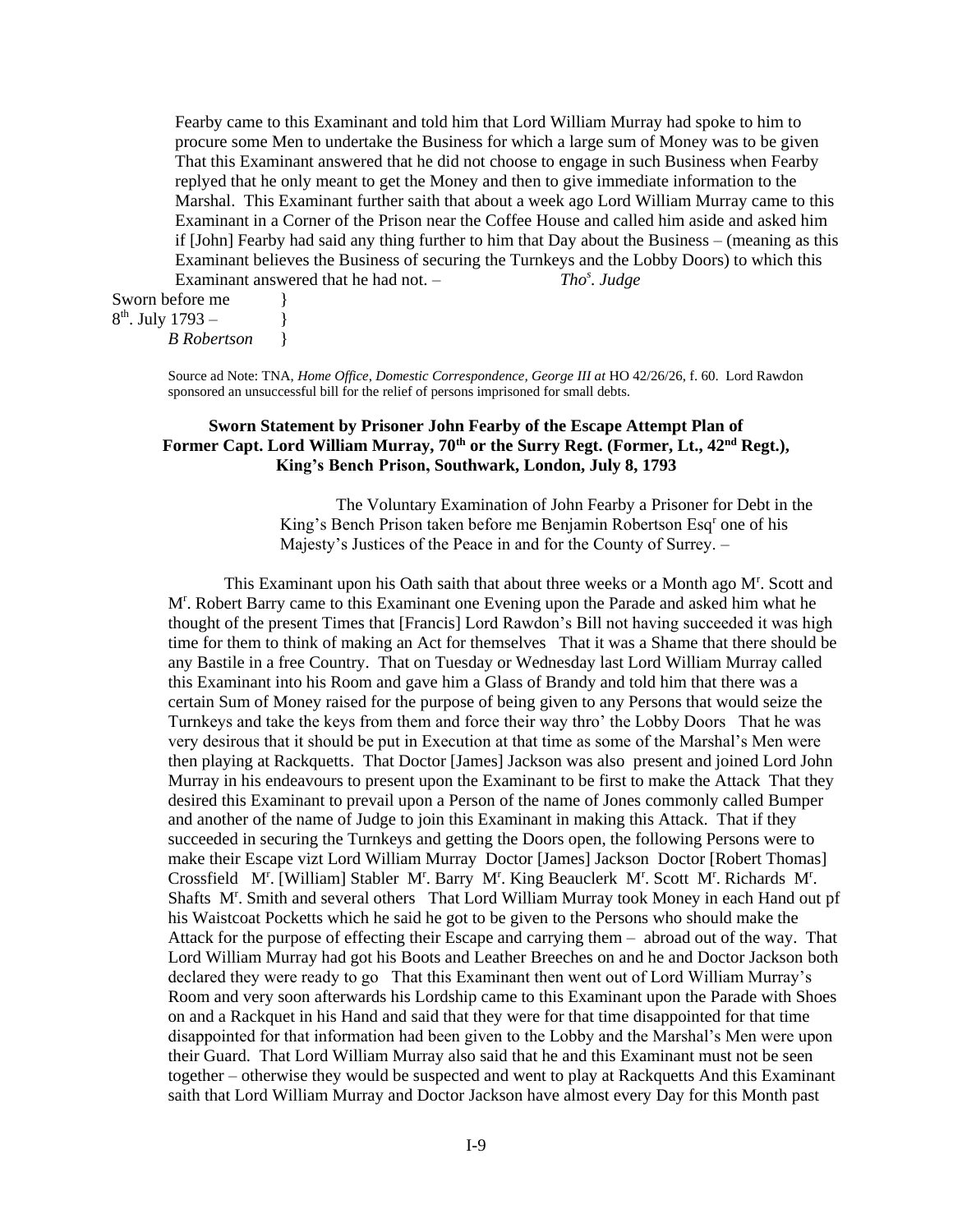used their utmost endeavours to prevail upon this Examinant to take the lead in the Business and have repeatedly declared to this Examinant that as Lord Rawdon's Bill had not passed it was high time that they should have a Bill of their own to obtain their Release. *John Fearby*

Sworn before me 8<sup>th</sup>. July 1793 } *B. Robertson* }

Source: TNA, *Home Office*, *Domestic Correspondence, George III at* HO 42/26/27, ff. 62-63.

#### **News Account of Prisoners Conspiring to Escape, Including Former Capt. Lord William Murray, 70th or the Surry Regt. (Former, Lt., 42nd Regt.), King's Bench Prison, Southwark, London, July 22, 1793**

#### *LONDON, MONDAY, JULY* 22…

Lord William Murray is confined a close prisoner in a cell in the New Prison, in the Borough. He is suffered to see no person, except his lady; and this indulgence is allowed only a few minutes, and the interview is not suffered to take place, except in presence of two witnesses.

Source: *Chester Chronicle*, July 26, 1793, p. 2.

# **News Account of Transfer of Former Capt. Lord William Murray, 70th or the Surry Regt. (Former, Lt., 42nd Regt.), for Conspiring to Escape, King's Bench Prison, Southwark, London, July 29, 1793**

Yesterday morning Lord WILLIAM MURRAY, Doctor [James] JACKSON, and Mr. [William] STABLER, were removed by *Habeas Corpus* from the New Goal to Newgate, to take their trial for an attempt to escape from the King's Bench Prison.

Source: *Murray London Star*, July 30, 1793, p. 3.



Detail from ''A West View of Newgate'' by George Shepherd

Picture Source: Wikimedia Commons, [PD-1923]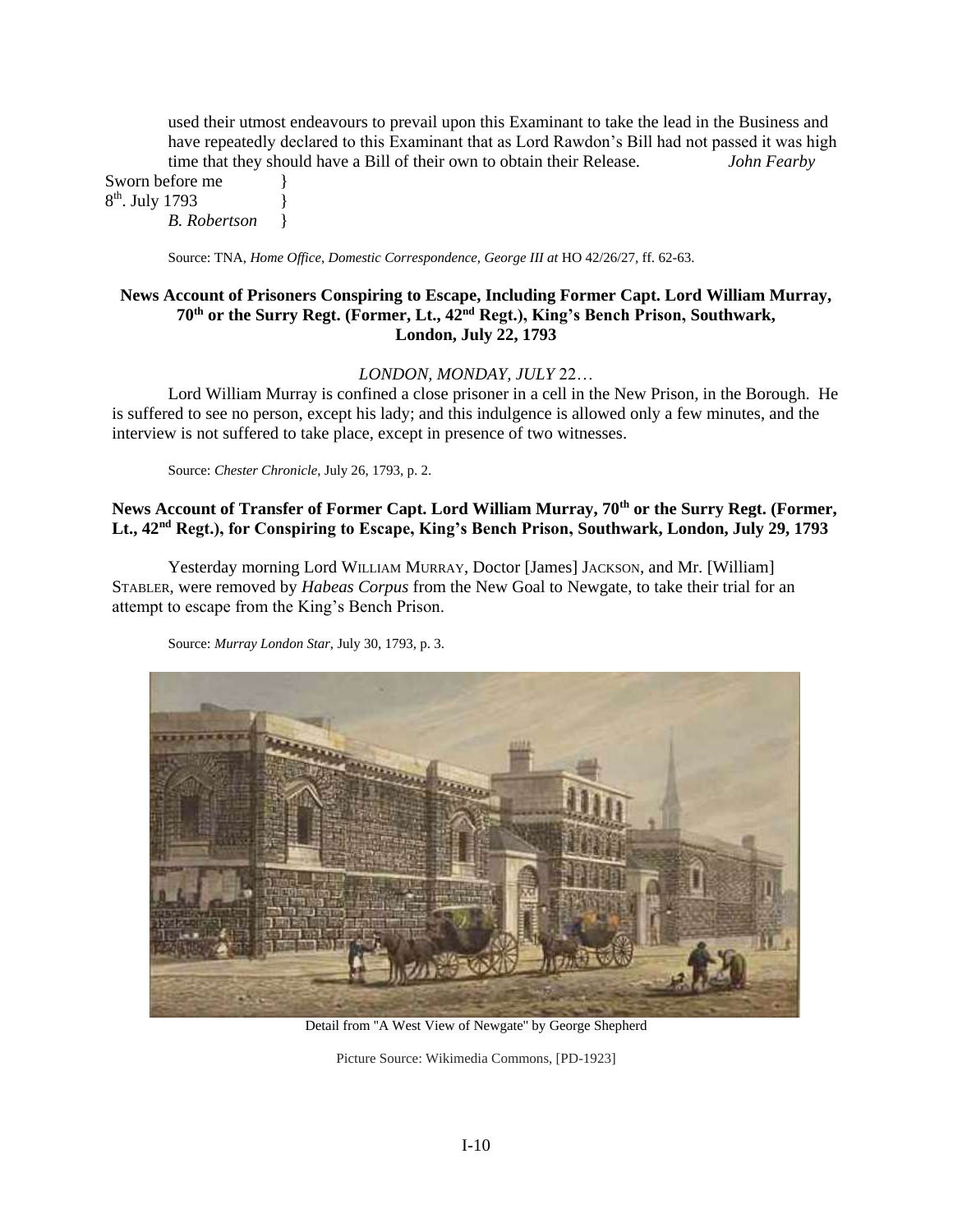### **Prison Record Shows Transfer of Former Capt. Lord William Murray (Former, Lt., 42nd Regt.) from King's Bench Prison for Conspiracy to Escape, Newgate Prison, London, July 29, 1793**

| 1793        | September Sessions for Middlesex Continued |                                      |         |                         |             |  |
|-------------|--------------------------------------------|--------------------------------------|---------|-------------------------|-------------|--|
| Dates when  |                                            |                                      |         |                         |             |  |
| $Brot$ , to |                                            |                                      |         |                         |             |  |
| Newgate     | <b>Names</b>                               | Descriptions                         | By Whom | The Crime               | Remarks     |  |
| 1793        | William Murray                             | 31 5/11 Blue Eyes                    |         |                         |             |  |
| July        | $\text{Esq}^r$ . commonly                  | <b>Black hair Sallow</b>             |         |                         |             |  |
| 29          | called Lord Wm                             | Complex                              |         | Conspiracy to           |             |  |
|             | Murray                                     | $S^t$ . Marg <sup>ts</sup> . [Illeg] | Newgate | <b>Effect an Escape</b> | Transferred |  |
|             |                                            | Gentleman                            |         | from the King's         |             |  |
|             | James Jackson<br>$\cdots$                  |                                      |         | Bench                   | Transferred |  |
|             | $Wm$ Stabler<br>$\cdots$                   |                                      |         |                         | Transferred |  |

Source and Note: *TNA, Home Office: Criminal Registers, Middlesex and Home Office:* at HO26/2, p. 99, f. 95. Lord William Murray, brother to the 4<sup>th</sup> Duke of Atholl had been imprisoned at King's Bench Prison for debts.

# **News Account of the Transfer of Former Capt. Lord William Murray (Former, Lt., 42nd Regt.) from King's Bench Prison for Conspiracy to Escape, Newgate Prison, London, July 29, 1793**

### *Postscript.*

*LONDON…*

Lord WM. MURRY, Dr. [James] JACKSON, Mr. [Robert Thomas] CROSFIELD, and Mr. [William] STABLER, were on Monday committed to Newgate, for conspiring to escape from the King's Bench. An apartment was provided for them on the Debtor's side, the Master's side of the Felons' being completely crowded.

Source: *Murray Evening Mail* (London), July 29, 1793. A similar article was published in *London St. James Chronicle Or British Evening Post*, July 27, 1793, p. 3.

## **Newgate Prison Record Shows Transfer of Former Capt. Lord William Murray, 70th or the Surry Regt. (Former, Lt., 42nd Regt.) from King's Bench Prison for Conspiracy to Escape, London, July 29, 1793**

| 1793        | September Sessions for Middlesex Continued      |                                                |         |                  |             |  |
|-------------|-------------------------------------------------|------------------------------------------------|---------|------------------|-------------|--|
| Dates       |                                                 |                                                |         |                  |             |  |
| when        |                                                 |                                                |         |                  |             |  |
| $Brot$ , to | <b>Names</b>                                    | Descriptions                                   | By      | The Crime        | Remarks     |  |
| Newgate     |                                                 |                                                | Whom    |                  |             |  |
| 1793        | William Murray Esq <sup>r</sup> .               | 31 5/11 Blue Eyes                              |         |                  |             |  |
| July        | commonly called Lord                            | <b>Black hair Sallow</b>                       |         |                  |             |  |
| 29          | Wm Murray                                       | Complex                                        |         |                  |             |  |
|             |                                                 | S <sup>t</sup> . Marg <sup>ts</sup> . Westmin' | Newgate | Conspiracy to    | Transferred |  |
|             |                                                 | Gentleman                                      |         | Effect an Escape |             |  |
|             | James Jackson                                   | $$ Surgeon $$                                  |         | from the King's  | Transferred |  |
|             | Wm Stabler                                      | Linnen Draper                                  |         | Bench            | Transferred |  |
|             | Rob <sup>t</sup> . Tho <sup>s</sup> . Crosfield | $\ldots$ MD $\ldots$                           |         |                  | Transferred |  |

Source and Note: TNA, *Home Office: Criminal Registers, Middlesex and Home Office* at HO 26/2, p. 99, f. 95. Lord William Murray, brother to the 4<sup>th</sup> Duke of Atholl had been imprisoned at King's Bench Prison for debts.

# **News Article Describing Attempt by a Creditor of Former Capt. Lord William Murray, 70th or the Surry Regt. (Former, Lt., 42nd Regt.), to Set Aside an Unfavorable Verdict, King's Bench, Southwark, London, Nov. 22, 1792**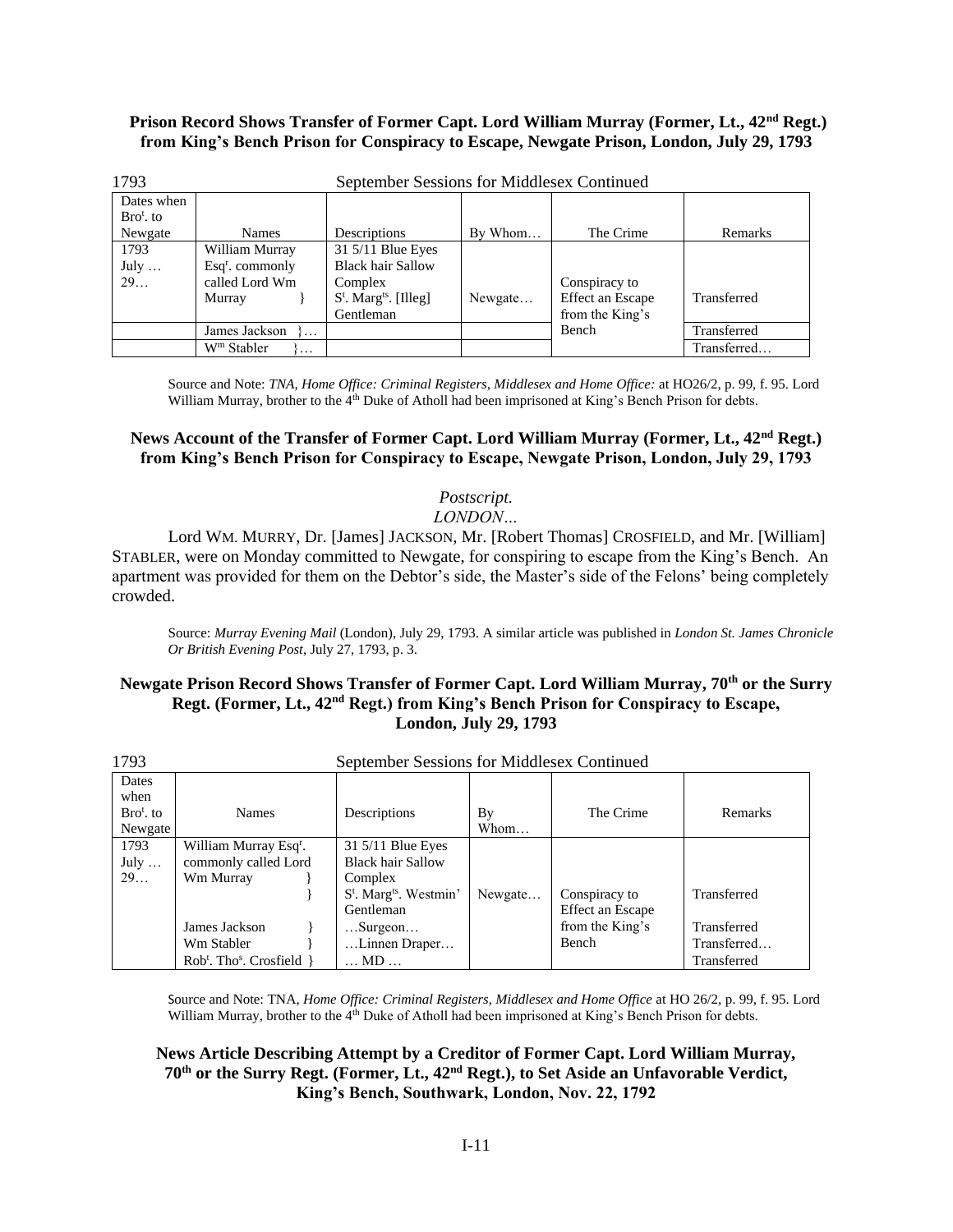#### KING'S BENCH, SATURDAY, November 22 [1792].

An application was made to set aside a verdict obtained against the Sheriff of Middlesex, by a creditor of Lord William Murray. His Lordship had been arrested, and carried to a spunging house. Lady Murray residing with her husband there, was brought to bed. During the period of her lying-in, the Writ taken out against her husband was returnable. It was renewed, however, by the humanity of the Sheriff's Officer, and his Lordship was still permitted to remain in the spunging house.

After the renewal of the writ Lord William Murray was called by urgent business to the Cockpit, Whitehall, in order to assist in the decision of some affairs relative to himself. The Sheriff's officer, acting towards his Lordship with the same humanity, permitted him to leave his place of confinement, and accompanied him to the Cockpit: on their way thither, they were seen by one of his Lordship's creditors, who instantly commenced an action against the Sheriff of Middlesex, on the plea that one of his officers had permitted an escape.

The creditor recovered *One Shilling* damages. The costs, however, were expensive.

The Court determined that the case had no precedent. There was therefore no positive law against the conduct adopted by the Sheriff's Officer. The writ issued against his Lordship, required that his body should be produced before the King, or his Justices at Westminster. The writ had been complied with; and it had not been proved that his Lordship was ever out of the custody of the proper Officer. The creditor having sustained no damage, was not entitled to recover any compensation.

The Application therefore was granted, and judgment ordered to be set aside, and a nonsuit entered.

Source and Notes: *Oxford Journal,* Nov. 24, 1792, p. 3. Webster's 1828 English Dictionary defines Spunging-house as *"… A bailiff's house to put debtors in."*

#### **News Account of Unsuccessful Creditor's Lawsuit Against Sherriff who Granted Some Leniency for Former Capt. Lord William Murray, 70th or the Surry Regt. (Former, Lt., 42nd Regt.,) King's Bench, Southwark, London, June 26-28, 1793**

#### ROSCOW v. ANDERSON, LATE SHERIFF OF MIDDLESEX.

This action was brought by the Plaintiff, who lives in Sherborne-lane, against the late Sheriffs in their official capacity; but in fact against Mr. Wright, of Carey-street, their officer, in order to recover the sum of 185*l* [185 £], alledged to be due to the Plaintiff on a judgment from Lord William Murray, on a presumption that Mr. Wright the officer has suffered an escape by continuing his Lordship in his custody, after the return of an *alias capias ad satisfaciendum*.

The Jury went out for about half an hour, and returned with a verdict for the Defendants; which is the third triumph Mr. Wright has obtained in the cause of humanity.

Source: *Lloyd's Evening Post* (London), June 26-28, 1793, p. 4.

### **News Account of Indictment of Former Capt. Lord William Murray, 70th or the Surry Regt. (Former, Lt., 42nd Regt.), for Conspiracy to Escape Debtor's Prison, King's Bench, Southwark, London, July 7, 1793**

Wednesday a bill of indictment was found at Surrey assizes, Croydon, against Lord WILLIAM MURRAY, Doctor [James] JACKSON, Doctor [Robert Thomas] CROSFIELD, and Mr [William] STABLESS, prisoners in custody of the Marshal of the King's Bench for an attempt to liberate themselves from that prison.

Source: *Edinburgh Evening Courant*, July 7, 1793, p2.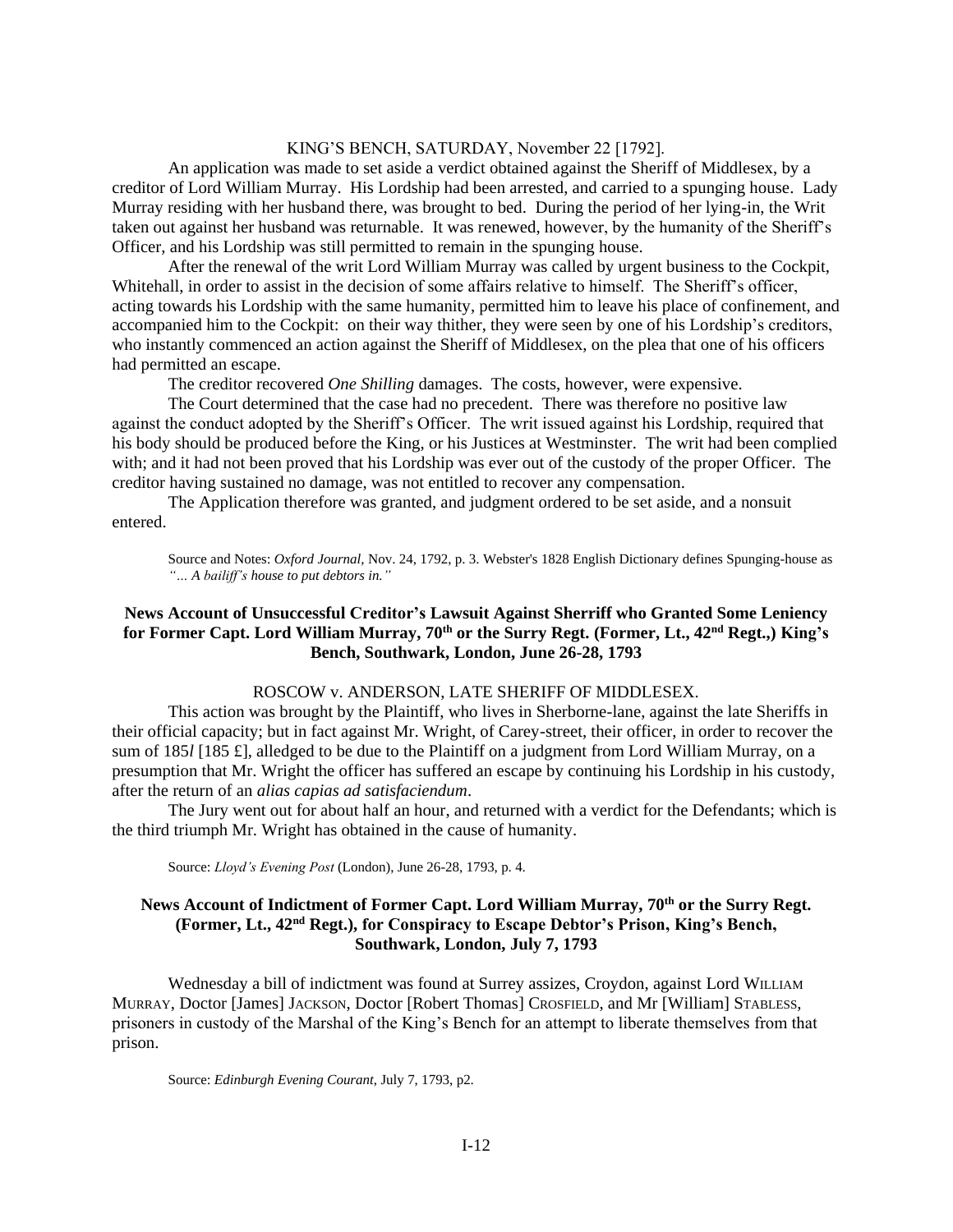### **Indictment of Former Capt. Lord William Murray, 70th Regt. (Former Lt., 42nd Regt.) for Conspiracy to Escape from King's Bench Prison Used as Legal Example, London, July 22, 1793**

MISDEMEANOR…CONSPIRACY. – TO BREAK PRISON…

Presentment at the assizes at Croydon, by the grand Jury of Lord William Murray and others, for a conspiracy to effect their escape out of the king's bench prison where they were confined for debt.

The indictment.

 SURRY, to wit. Be it remembered, that at the general session of oyer and terminer of our lord the king, holden at Croydon, in and for the county of Surry, on Monday the twenty-second day of July, in the thirty-third year [1793] of the reign of our sovereign lord George the Third, now king of Great Britain, &c. before the Honourable Sir Henry Gould, knight, one of the justices of our said lord the king of his court of common pleas, the Honourable Sir Francis Buller, baronet, one of the justices of our said lord the king, assigned to hold pleas before the king himself, and others their fellowjustices of our said lord the king, assigned by letters patent of our said lord the king, under the great seal of Great Britain, to the said Sir Henry Gould, knight, Sir Francis Buller, and others their fellow-justices of our said lord the king, and to any two or more of them directed, of whom one of them the said Sir H. Gould and Sir F. Buller, amongst others in the said letters patent named, our said lord the king willed to be one, to enquire more fully the truth by the oath of good and lawful men of the said county, and by other ways, means, and methods by which they should or might the better know, as well within liberties as without, by whom the truth of the matter may be the better known and enquired into, of all treasons, misprision of treason, insurrections, rebellions, counterfeiting, clippings, washing, false coinings, and all other falsities of the money of Great Britain, and other kingdoms and dominions whatsoever, and of all murders, felonies, manslaughters, killings, burglaries, rapes of women, unlawful meetings and conventicles, unlawful uttering of words, assemblies, misprisions, confederacies, false allegations, trespasses, riots, routs, retentions, escapes, contempts, falsities, negligences, concealments, maintenances, oppressions, champerties, deceits, and all other evil doings, offences, and injuries whatsoever; and also the accessaries of them, within the county aforesaid, as well within liberties as without, by whomsoever, and in what manner soever done, committed or perpetrated, and by whom or to whom, when, how, and after what manner, and of all other articles and circumstances concerning the premises, and every of them, or any of them, in any manner whatsoever; and the said treasons and other the premises according to the laws and customs of England, for this time, to hear and determine by the oath of twelve jurors, good and lawful men of the county aforesaid, now here sworn and charged to enquire for our said lord the king for the body of the said county: It is presented in manner and form as followeth, that is to say, Surry, to wit, The jurors for our said lord the king, upon their oath present, that William Murray, late of the parish of Saint George the Martyr, in the said county of Surry, esquire, commonly called Lord William Murray; James Jackson, late of the same place, Surgeon; Robert Thomas Crosfield, late of the some place, surgeon; and William Stabler, of the same place, gentleman; at the time hereinafter next mentioned, were persons lawfully confined in the king's bench prison, situate and being in the parish aforesaid, in the county of Surry aforesaid, being then and there the prison of the Marshalsea of our said lord the king, before the king himself, and then and there detained in the custody of the marshal of the said prison, that is to say, the said W. Murray being then and there lawfully detained in the custody of the said marshal of the said prison for divers large sums of money, amounting in the whole to a certain large sum of money, to wit, the sum of two thousand pounds of lawful money, by virtue of divers processes in divers actions before those times or any of them commenced against the said William Murray and the said James Jackson, being then and there lawfully detained in the custody of the said marshal of the said prison, for divers large sums of money, to wit, the sum of three hundred pounds of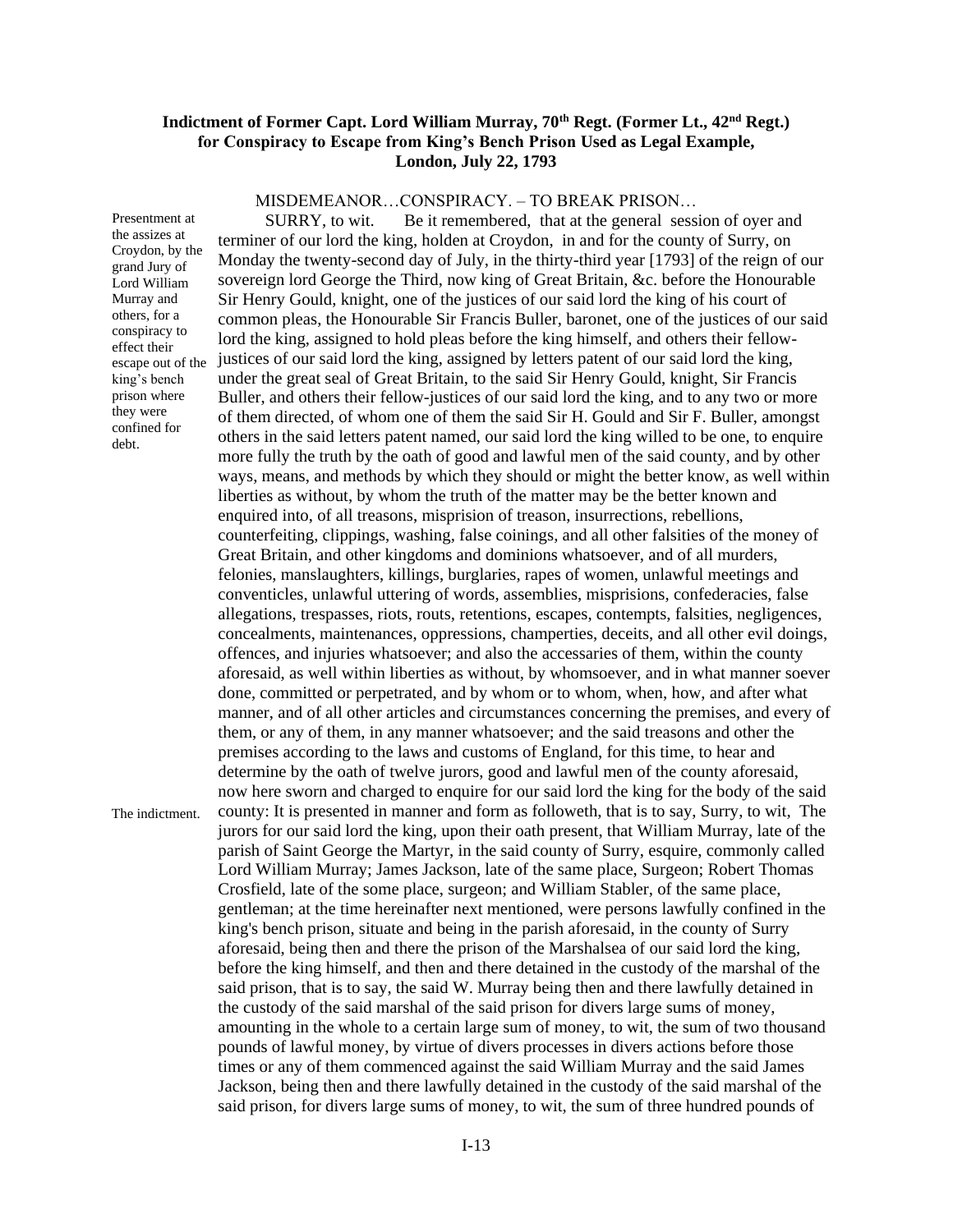lawful money of Great Britain, by virtue of divers processes in divers actions before those times or any of them commenced against him the said James Jackson, and the said R. T. Crosfield, being then and there lawfully detained in the custody of the said marshal of the said prison, for divers large sums of money, amounting in the whole to a certain large sum of money, to wit, two hundred pounds of lawful money of Great Britain, by virtue of divers processes in divers actions before those times or any of them commenced, against him the said R. T. Crosfield and the said William Stabler, being then and there detained in the custody of the said marshal of the said prison for divers large sums of money, amounting in the whole to a certain large sum of money, to wit, the sum of two thousand pounds of lawful money of Great Britain, by virtue of divers actions before those times or any of them commenced against him the said William Stabler; and the said defendants being persons of dangerous and wicked dispositions, and wickedly and unlawfully minding, contriving, and intending as much as in them lay to effect the escape of themselves the said defendants, then and there prisoners lawfully confined in the said prison, and in the custody of the said marshal of the said prison, from and out of the said prison, on the third day of July, in the twenty-third  $[33^{rd}]$  year of the reign of our lord the now king [1793], with force and arms, at the parish aforesaid, in the said county of Surry, did combine, conspire, confederate, assemble, and agree amongst themselves unlawfully to effect the escape of themselves the said defendants, and the said other prisoners then so confined, and in the custody of the marshal of the said prison from and out of the said prison, to wit, at the parish aforesaid, in the county aforesaid, in contempt of our said lord the king and his laws, to the evil example of all others in like case offending, and against the peace of our said lord the king, his crown and dignity. And the jurors aforesaid, upon their oath aforesaid, further say, that the said defendants before and at the time herein next mentioned, were such prisoners lawfully confined in the said prison, and detained in the custody of the marshal of the said prison as last aforesaid; and that they the said defendants being persons of dangerous and wicked dispositions, and wickedly minding, contriving and intending to effect the escape of themselves the said defendants then and there prisoners lawfully confined in the said prison, and in the custody of the said marshal of the said prison, from and out of the said prison, afterwards, to wit, on the same day and year last aforesaid, with force and arms, at the parish aforesaid, in the said county of Surry, did unlawfully combine, conspire, confederate, and agree amongst themselves to escape from and out of the said prison, to wit, at the parish aforesaid, in the county aforesaid, in contempt of our said lord the king and his laws, to the evil and pernicious example of all others in the like cafe offending, and against the peace of our lord the king, his crown and dignity.

Source: *A Complete System of Pleading: Comprehending the Most Approved Precedents and Forms of Practice*, Vol. IV, John Wentworth, Esq., G. G. and J. Robinson, London, 1797, Google Books, pp. 116-118.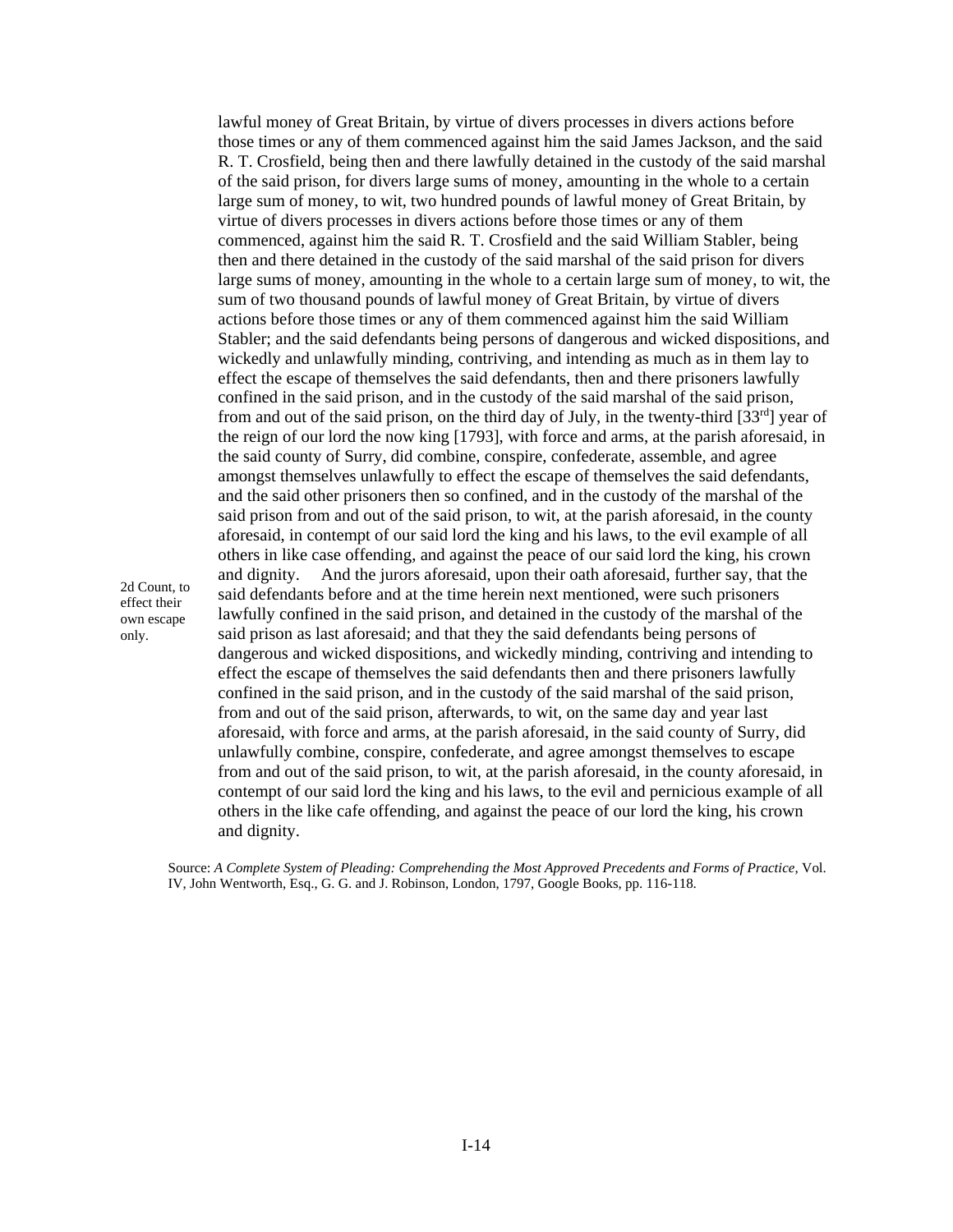

A plan of Newgate Prison in London published in 1800

Picture Source: Wikimedia Commons, from the Crace Collection at the at the British Library

### **Prison Record Shows Transfer of Former Capt. Lord William Murray (Former, Lt., 42nd Regt.) from King's Bench Prison for Conspiracy to Escape, Newgate Prison, London, July 29, 1793**

| 1793                                    | September Sessions for Middlesex Continued                                                                                                            |                                                                                                                                                               |                               |                                                               |                                                          |
|-----------------------------------------|-------------------------------------------------------------------------------------------------------------------------------------------------------|---------------------------------------------------------------------------------------------------------------------------------------------------------------|-------------------------------|---------------------------------------------------------------|----------------------------------------------------------|
| Dates<br>when<br>$Brot$ , to<br>Newgate | <b>Names</b>                                                                                                                                          | Descriptions                                                                                                                                                  | Тo<br>What place<br>Committed | The Crime                                                     | Remarks                                                  |
| 1793<br>July $\ldots$<br>29             | William Murray Esq <sup>r</sup> .<br>commonly called<br>Lord Wm Murray<br>James Jackson<br>Wm Stabler<br>Rob <sup>t</sup> . Tho <sup>s</sup> Cosfield | $31\frac{5}{11}$ Blue Eyes<br><b>Black hair Sallow</b><br>Complex<br>S <sup>t</sup> . Marg <sup>ts</sup> . Westmin'<br>Gentleman<br>$\cdots$<br>$\cdots$<br>. | Newgate                       | Conspiracy to<br>Effect an Escape<br>from the King's<br>Bench | Transferred<br>Transferred<br>Transferred<br>Transferred |

Source and Note: TNA, Home Office: Criminal Registers, Middlesex and Home Office: at HO26/2, p. 99, f. 95. Lord William Murray, brother to the 4<sup>th</sup> Duke of Atholl had been imprisoned at King's Bench Prison for debts.

### **News Account of Lady Mary Murray Staying with Her Husband, Former Capt. Lord William Murray, 70th or the Surry Regt. (Former, Lt., 42nd Regt.), Prisoner in Newgate Prison, London, Aug. 30, 1793**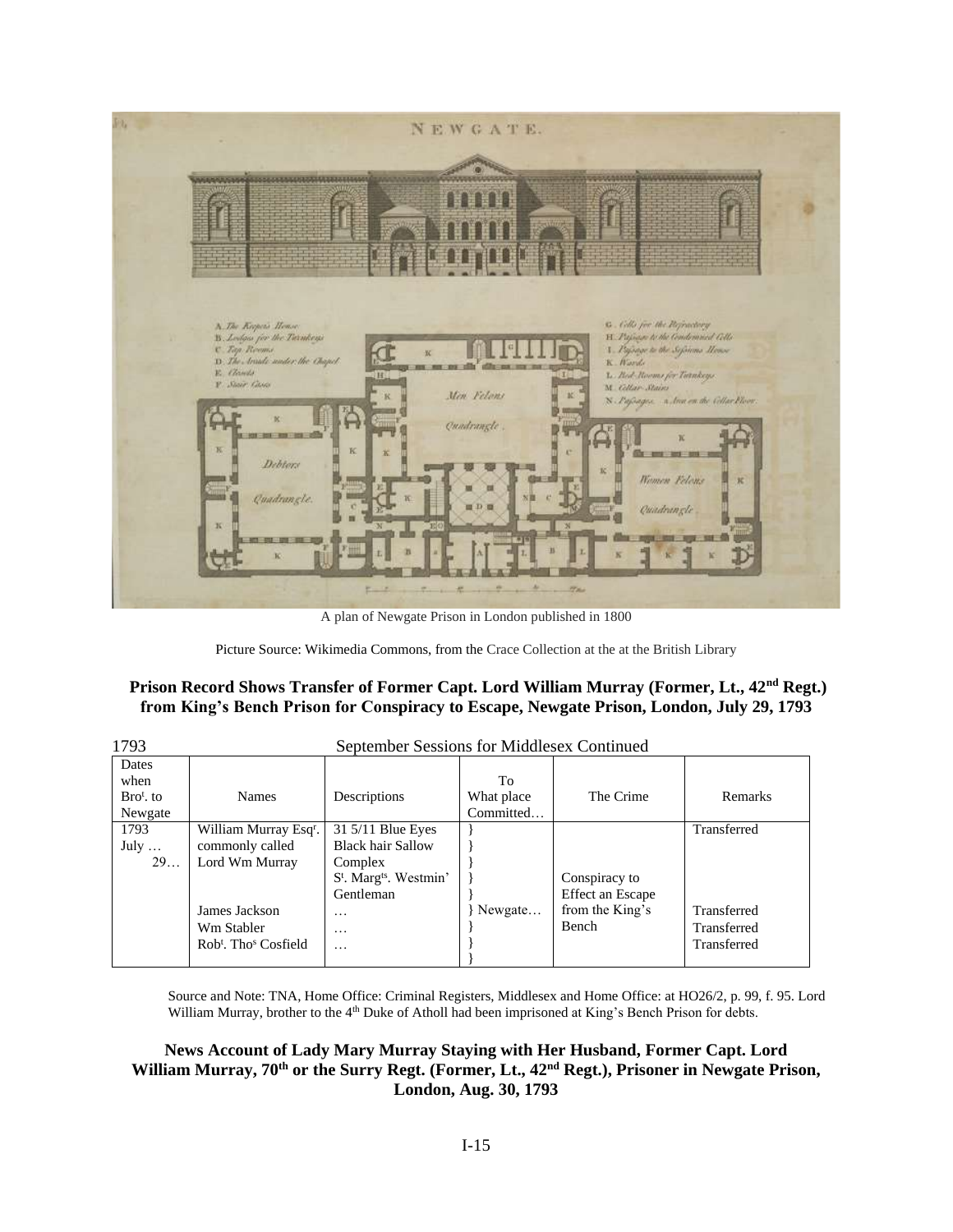## LONDON, AUG. 28 [1793]…

Lord William Murray remains on the felons' side of Newgate; his amiable lady, with a conjugal tenderness, that does her the highest honour, has in a manner become a voluntary prisoner.

Source: *Chester Chronicle,* Aug. 30, 1793, p. 3.

### **Prisoner Listing Showing Transfer of Former Capt. Lord William Murray, 70th or the Surry Regt. (Former, Lt., 42nd Regt.), Newgate Prison, London, Sept. 28, 1793**

| Dates<br>when<br>Brought to<br>Newgate<br>$\cdots$ | Names                                                                  | Descriptions                                                                                    | What place<br>Committed | The Crime                                | <b>Remarks</b>                         |
|----------------------------------------------------|------------------------------------------------------------------------|-------------------------------------------------------------------------------------------------|-------------------------|------------------------------------------|----------------------------------------|
| 1793<br>July $\ldots$<br>29                        | William Murray Esq <sup>r</sup> .<br>commonly called Lord<br>Wm Murray | 31 5/11 Blue Eyes<br><b>Black hair Sallow</b><br>Complex<br>$S^t$ . Margarets<br>Westmin' Gent. | Newgate                 | Conspiracy to<br><b>Effect an Escape</b> | Transferred                            |
| $d^{\rm o}$<br>$d^{\rm o}$<br>$d^{\rm o}$          | James Jackson<br>Wm Stabler<br>Robert Tho <sup>s</sup> Crosfield       |                                                                                                 |                         | from the King's<br>Bench                 | Discharged<br>Discharged<br>Discharged |

Continuation of Prisoners names Transferred and in Custody on the 28<sup>th</sup>. of Septem<sup>r</sup> 1793

Source: TNA, *Home Office: Criminal Registers, Middlesex and Home Office* at HO 26/3, p. 14, f. 18.

### **News Account of Censure of Former Capt. Lord William Murray (Former, Lt., 42nd Regt.), by Prisoner Meeting Chaired by Israel Abraham G. Gordon (formerly Lord George Gordon), Newgate Prison, London, Oct. 7, 1793**



Israel Abraham G. Gordon, formerly Lord George Gordon

Picture Source: Wikimedia Commons from Jewish Encyclopedia, 1906.

At a MEETING held on the STATE SIDE of NEWGATE, on the 7th day of October, 1793. PRESENT,

Thomas Lloyd, Thomas Townly Macan, William Stabler, James Nowlan, Mathew Miller, William Holland, Israel Abraham, G. Gordon, James Ridgeway, John Frost, Henry Delahay Symonds, and William Murray, commonly called Lord William Murray.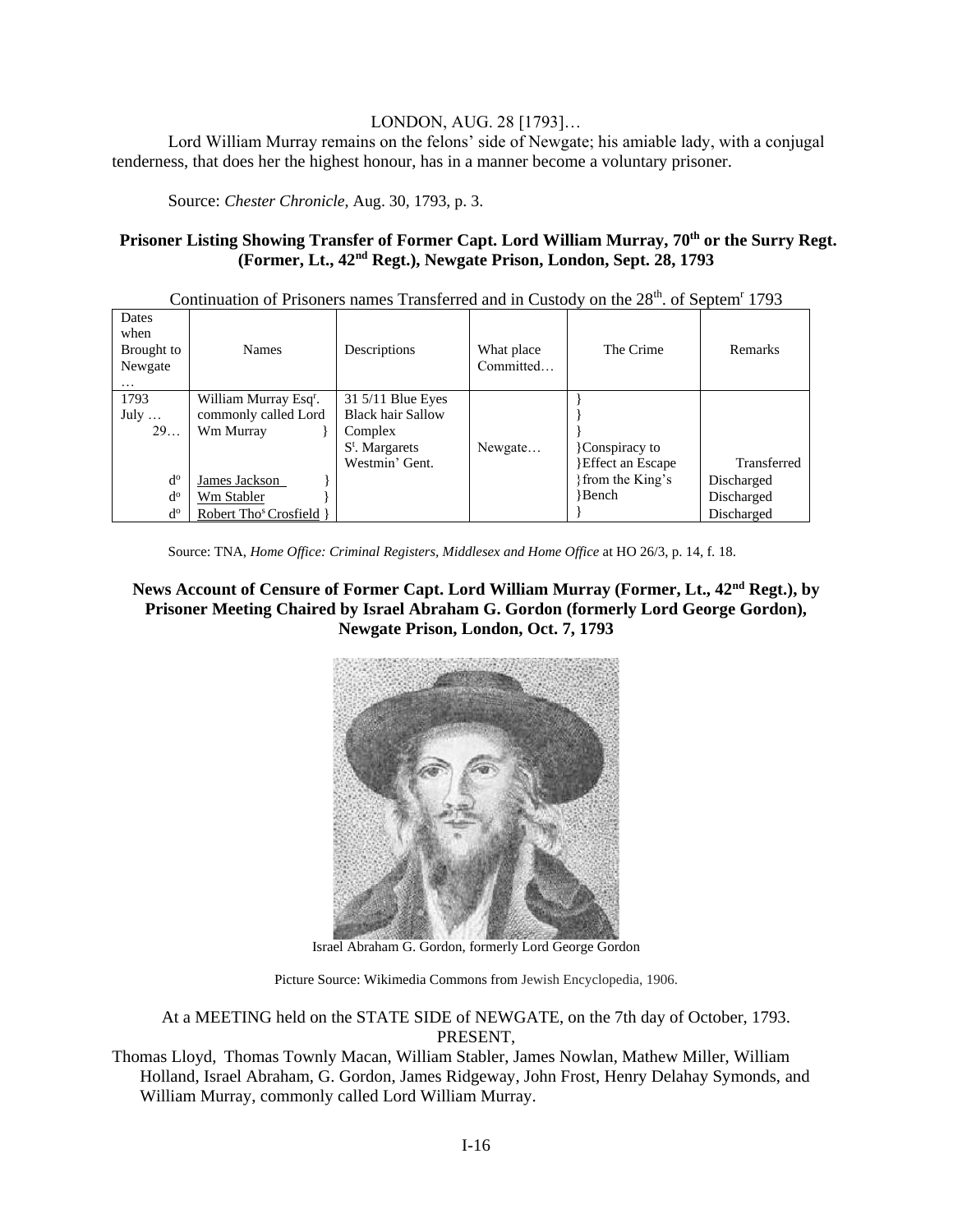#### ISRAEL ABRAHAM G. GORDON, in the Chair.

WHEREAS at a General Meeting of the PRISONERS confined on the State Side, held on SATURDAY last, at Eight o'Clock in the Evening, a Solemn Declaration was made by each one severally, in the presence of all: That neither directly not indirectly did he know any thing concerning the following Paragraph, previous to insertion, which appeared in the News-paper called the WORLD, published that day. –

#### "INTELLIGENCE FROM NEWGATE.

The new Sheriffs begin their reign with conduct that demands thanks from the loyal. On Thursday night, at the locking-up time, (which was nine o'clock) the sounds of 'French Republic for ever! Death or Liberty!' &c. &c. were several times repeated. The Keepers, very properly, intimated their displeasure. An attempt was then made by one or two of the wretched insane delinquents to blow out the candles; however, they did not succeed, and the Keepers retired in safety and good order. The result is, that Mr. Kirby, instead of introducing his Sans Culotte Customers into public notice, only applied to the Sheriffs, who prudently have ordered, "That no persons, during the winter, should enter the State Side after dark."

"Thus, from the madness of a vagabond culprit of two, are several unfortunate Tenants of that abode, (and innocent as to this matter) deprived for three hours in each day the opportunity of seeing such few friends as the unhappy can command. Among such are the Brothers of two Noble Dukes."

#### Resolved Unanimously

That it has been made appear to the satisfaction of this Meeting, that a Mr. Whitmore, the Attorney, and friend of W. Murray, Esq. commonly called Lord William Murray, and who was on a visit to him on the day preceding the publication, is the Writer of the false and scandalous paragraph abovementioned.

Resolved,

That this Meeting is well warranted to suspect, that the said William Murray, Esq. commonly called Lord William Murray, was privy to the sending of the said paragraph, if not the chief instigator of that measure, notwithstanding the solemn Declaration which he has made to the contrary.

AYES,

| Thomas Lloyd,    |             | James Ridgeway,        |
|------------------|-------------|------------------------|
| T. Townly-Macan, |             | John Frost,            |
| William Stabler, |             | Henry Delahay Symonds. |
|                  | <b>NOES</b> |                        |

Mathew Miller, William Holland.

James Nowlan and William Murray, Esq. commonly called Lord William Murray, did not vote on this resolution.

Resolved Unanimously,

That, the concealment of the truth, in all cases where concealment has a tendency to deceive, is equally criminal with the positive assertion of a falsehood.

Resolved, therefore Unanimously,

That a conduct so subversive of every principle of good faith, which ought to bind man and man together, particularly in a situation where a sense of common calamity or oppression, strengthens the ties of moral obligation, renders the person who held it, a marked object of abhorrence, and unworthy the association of all honest men.

(Signed) I. A. G. GORDON, Chairman of this Meeting.

Source and Note: *Morning Post* (London), Oct. 14, 1793, p. 1. The *"Sans Culottes"* (literally without breeches) were the working class people of France named for their preference to wear trousers instead of the breeches favored by the aristocracy. *"I. A. G. Gordon"* was the former Lord George Gordon, (leader of the Gordon Riots of 1779) who converted to Judaism in 1787.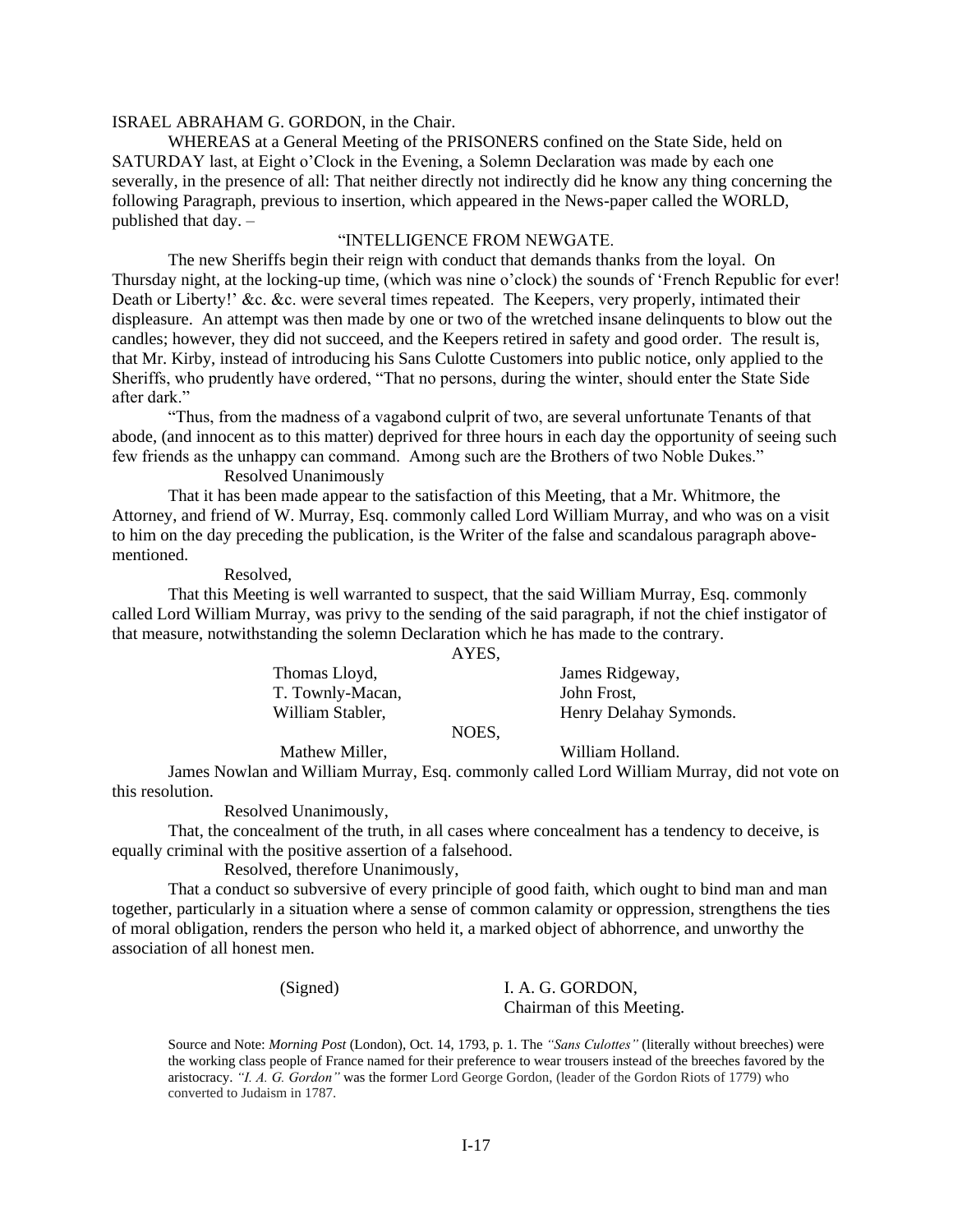### **News Account of Prisoners Ostracizing Former Capt. Lord William Murray, 70th or the Surry Regt. (Former Lt., 42nd Regt.) for Writing Article About Their Disorderly Behaviour, Newgate Prison, London, Oct. 9, 1793**

Lord WILLIAM MURRAY has been sent to Coventry [deliberately ostracized], by the State Prisoners at the Felon side of Newgate. He has been charged with writing a Paragraph in one of the Public Prints, attributing disorderly behaviour to some of the prisoners; and stating, that the Sheriff's intended to suffer no strangers to enter the prison-doors after dark. His Lordship affirms, that he is not the writer of the article complained of; but this not being deemed sufficiently satisfactory, he has been excluded from the Society of his fellow prisoners.

Source: *Evening Mail* (London), Oct. 9, 1793, p. 4.

### **News Account of Prison Restrictions Caused by Levees Given by Former Capt. Lord William Murray, 70th or the Surry Regt. (Former, Lt., 42nd Regt.), Newgate Prison, London, Oct. 18, 1793**

NEWGATE. – By a recent regulation, all visitors to the State side of the Prison, are to write their name, place of abode, and to whom they come, in a book, previous to their admission. If the Sheriffs had given this inquisitorial order a few days sooner, Mr. REEVES would have been recorded among the immaculate Gentry, who attended the Levees of Lord William Murray.

Source: *Morning Post*, Oct. 18, 1793, p. 3.

### **News Article Indicating Former Capt. Lord William Murray, 70th or the Surry Regt. (Former, Lt., 42nd Regt.), Will Not take Advantage of Debtor Relief Bill, Newgate Prison, London, Aug. 4, 1794**

### LONDON, MONDAY, AUG. 4…

Lord William Murray does not avail himself of the present Act of Grace, but remains a prisoner still, in that great constitutional edifice, Newgate.

Source and Note: *Bath Chronicle and Weekly Gazette*, Aug. 7, 1794, p. 2. The Act, passed by Parliament on June 11, 1794, was titled "*An Act for the Discharge of certain Insolvent Debtors."* 



400 livres Assignat from 1792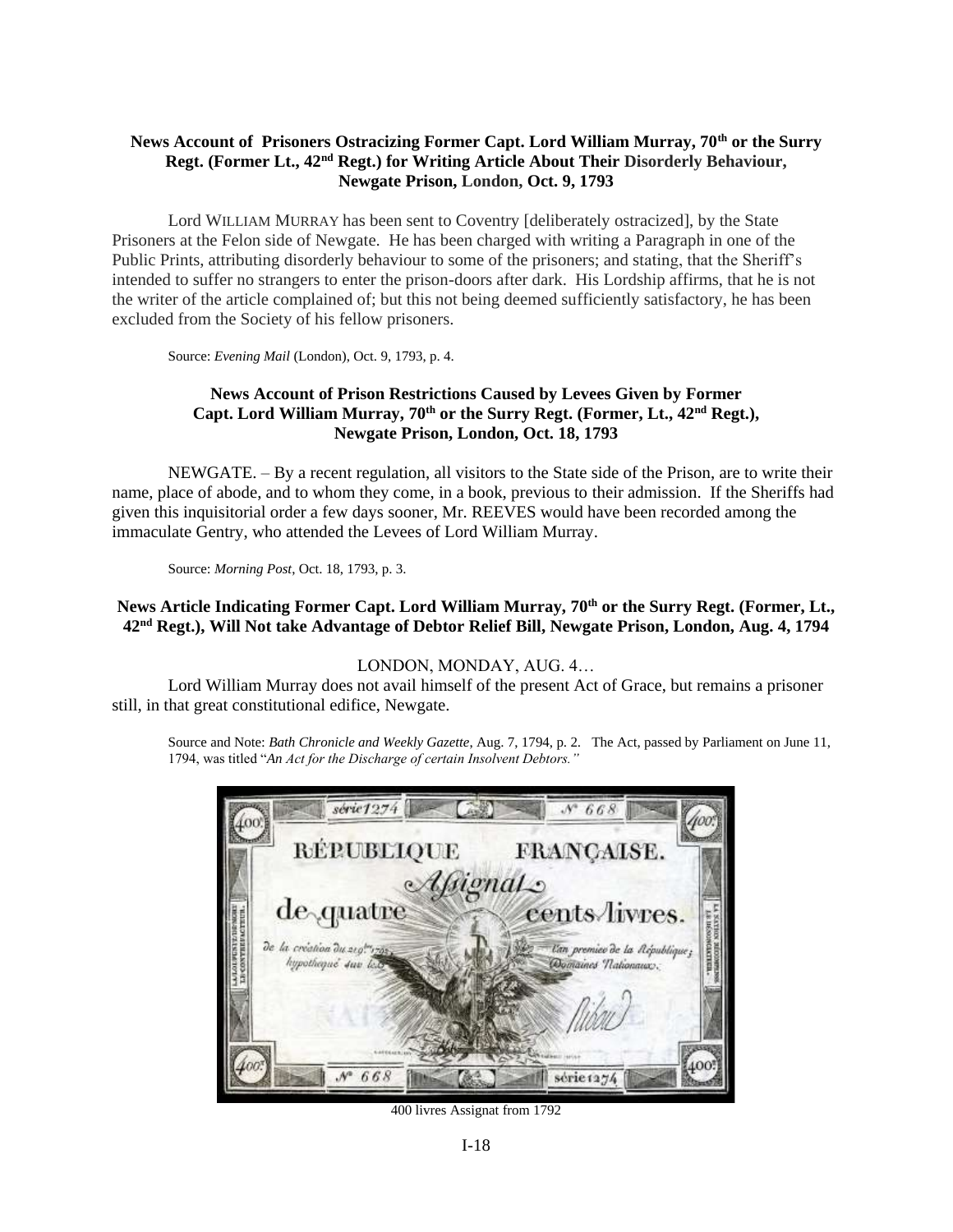Picture Source: Wikipedia from the National Numismatic Collection at the Smithsonian Institution.

### **Excerpt of Letter from Mr. William Jackson, Introduced in Treason Trial of William Stone, Indicates Capt. Lord William Murray, 70th or the Surry Regt. (Former Lt., 42nd Regt.), is Engaged in Counterfeiting French Notes, Court of King's Bench, London, Mar. 17, 1794**

"London, 17th March, 1794 …A person with whom I conversed yesterday, and who has an interest in the True Briton, a paper set up by Government told me, That in less than a week all Paris would be in anarchy… It is not by campaigning, but by intriguing, that we must prevail. On this principle assignats are forging every day here, and I will endeavor in my next to send you some, that you may know the true from the false... One Gill, who escaped from Paris, entered into a sort of partnership with Lord Wm. Murray, brother to the Duke of Athol, and in conjunction with a paper maker, they struck off an immense quantity. Lord William is now in prison for debt, where he sells assignats. Gill was perfectly skilled in what is called the water mark, which is the great art..."

Source: *The Trial of William Stone for High Treason, Court of King's Bench, Thursday, January the 28th, 1796*, Google Books, pp. 172-173. Trial testimony indicated the letter was written by Mr. William Jackson (tried in Dublin for High Treason) to Mr. Stone. *"Assignats"* were bills issued as currency by the French Revolutionary government (1789–96) on the security of expropriated lands.

### **In Accordance with the 1794 Debtors' Relief Act, Former Capt. Lord William Murray, 70th or the Surry Regt. (Former Lt., 42nd Regt.), Posts His Name in the** *London Gazette* **to Obtain His Discharge, Newgate Prison***,* **London, Aug. 16, 1794**

THE following Persons being Prisoners for Debt in the respective Goals or Prisons hereafter mentioned, and not being charged in Custody, on the Twelfth Day of February, One thousand seven hundred and ninety-four, with any Debt or Debts, Sum or Sums of One Thousand Pounds, do hereby give this Publick Notice, That they intend to take the Benefit of an Act, passed in the Thirty-fourth Year [1794] of His present Majesty's Reign, intituled [sic] *An Act for the Discharge of certain Insolvent Debtors*, at the next General Quarter Session, or General Session of the Peace, to be held in and for the County, Riding, Division, City, Town, Liberty, or Place, or any Adjournment which shall happen next after TWENTY-ONE Days from the Publication of their FIRST NOTICES in the London Gazette. And they do hereby give Notice, that true and perfect Schedules, containing Discoveries of all their Real and Personal Estates, hereafter to be sworn to, are now ready to be delivered to any Creditors applying for the same, in Manner as by the said Act is directed, to the Goalers or Keepers, or their Deputies, of the said Prisons…

> Prisoner in NEWGATE, for the County of Middlesex. First Notice.

William Murray, Esq., commonly called the Right Honorable Lord William Murray, late of Tidmarsh in the County of Berks.

Source and Notes: *London Gazette*, Aug. 16, 1794, pp. 6-7. The second and third notices for Lord William Murray were published on Aug. 19 and Aug. 23, 1794. The Act, passed by Parliament on June 11, 1794, required *"…Debtors intending to apply for their discharge to give previous notice thrice in the Gazette, &c."* The Act was published in *The Statutes at Large*, Vol. XXXVIII, Danby Pickering, Esq., Printed for G. G. & J. Robinson, J. Johnson, and Ogilvy & Speare, London, 1794, Google Books, pp. 596-621. Tidmarsh is located about 49 miles west of London. It appears that Lord William was not, however, released from Newgate.

### **Prisoner Listing Showing Former Capt. Lord William Murray, 70th or the Surry Regt. (Former, Lt., 42nd Regt.), Newgate Prison, London, Sept. 28, 1794**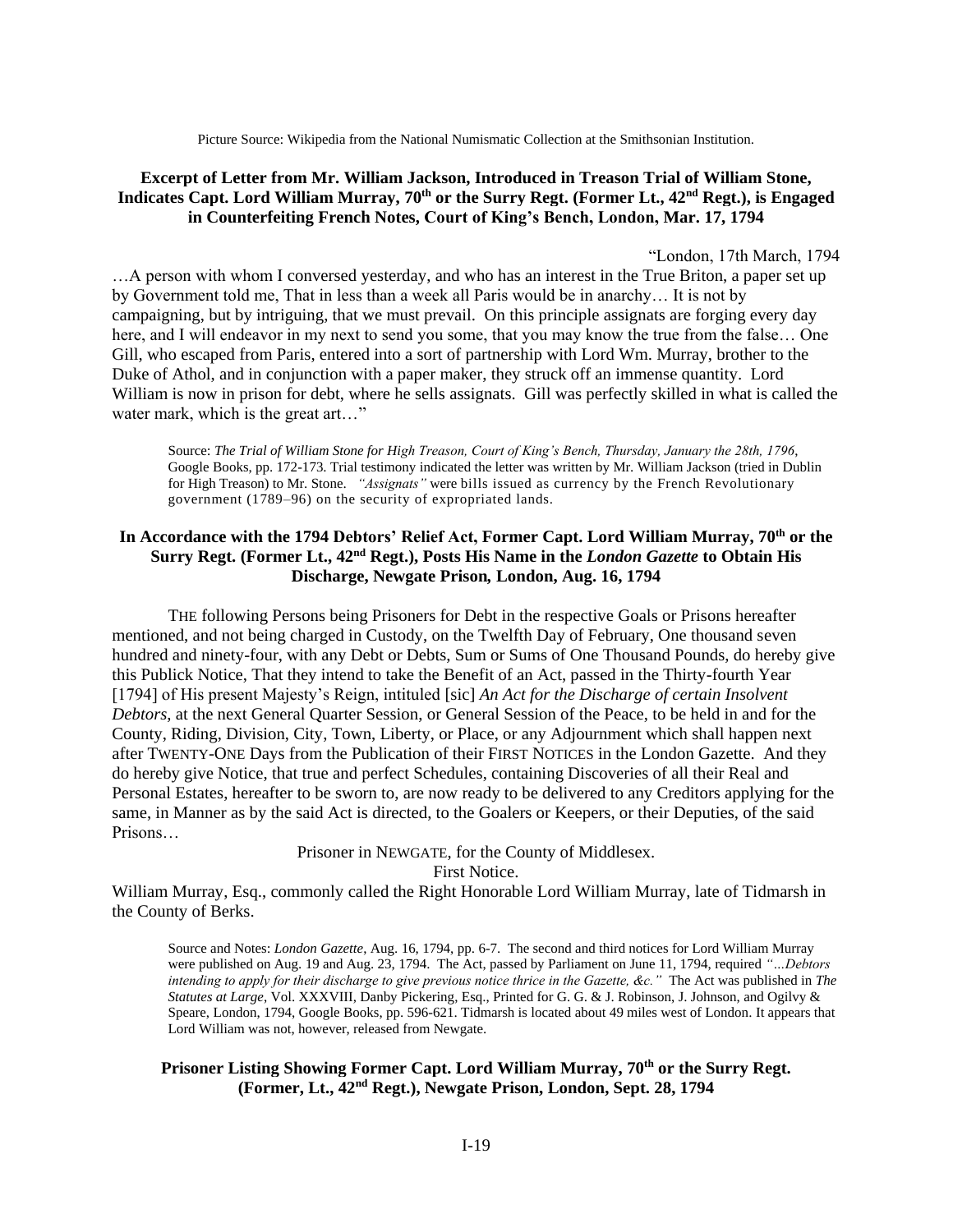| Dates when    |                               |                          |            |                      |             |
|---------------|-------------------------------|--------------------------|------------|----------------------|-------------|
| $Brot$ , to   |                               |                          | Tо         |                      |             |
| Newgate       | Names                         | Descriptions             | What place | The Crime            | Remarks     |
|               |                               |                          | Committed  |                      |             |
| 1793          | Wm. Murray Esq <sup>r</sup> . | 31 5/11 Blue Eyes        | Newgate    | Conspiracy to effect | Transferred |
| July $\ldots$ | commonly called               | <b>Black hair Sallow</b> |            | an escape from the   |             |
| 29            | Lord Wm Murray                | Complex                  |            | King's Bench prison  |             |
|               |                               | $S^t$ . Margarets        |            |                      |             |
|               |                               | Westmin' Gent.           |            |                      |             |

A Continuation of the Names of the several Prisoners confined in Newgate on the  $28<sup>th</sup>$ . of Septem<sup>r</sup> 1794...

Source and Note: TNA, *Home Office: Criminal Registers, Middlesex and Home Office* at HO 26/4, p. 11, f. 8. Based on this log entry, Lord William was not able to take advantage of the Debtors' relief Act.

### **Newgate Prisoner Listing Showing Former Capt. Lord William Murray, 70th or the Surry Regt. (Former, Lt., 42nd Regt.), Dead, London, Beginning Sept. 28, 1796**

A Continuation of the Names of the several Prisoners confined in Newgate on the  $28<sup>th</sup>$ . of Septem<sup>r</sup> 1794...

| When               |                     |                                                                                            | To          |                     |                 |
|--------------------|---------------------|--------------------------------------------------------------------------------------------|-------------|---------------------|-----------------|
| Committed          | <b>Names</b>        | Descriptions                                                                               | What place  |                     |                 |
|                    |                     |                                                                                            | Committed   | The Crime           | How disposed of |
|                    |                     | Continuation of the Transfer unto Sheriffs Langston & Staines 28. Sept <sup>r</sup> : 1796 |             |                     |                 |
|                    |                     |                                                                                            |             |                     |                 |
| May $30 d^{\circ}$ | Murray Lord William | 31 5/11 Sallow                                                                             | $D^{\circ}$ | Effecting an Escape | Dead            |
| [1796]             |                     | Complex black hair                                                                         | [Newgate]   | from the King's     |                 |
|                    |                     | blue eyes                                                                                  |             | <b>Bench Prison</b> |                 |
|                    |                     | $S^t$ . Margarets                                                                          |             |                     |                 |
|                    |                     | Westmin'                                                                                   |             |                     |                 |

Source and Note: TNA, *Home Office: Criminal Registers, Middlesex and Home Office* at HO 26/5, f. 55. The Disposition Column of this log was obviously completed after Sept. 28 as Lord William's died on Dec. 30, 1796.

### **Coroner's Inquest into the Suspicious Death of Former Capt. Lord William Murray, 70th or the Surry Regt. (Former, Lt., 42nd Regt.), Newgate Prison, London, Dec. 30, 1796**

London – Deposition of a Witness taken at London that is to say, at the Parish of Saint Sepulchre in the Ward of Farrington without in London aforesaid this  $30<sup>th</sup>$ . day of December 1796 on view of the body of William Murray Esquire commonly called Lord William Murray now lying here Dead

William Stone of Old Ford in the County of Middlesex Gentleman maketh Oath that he has known the deced William Murray Esquire commonly called Lord William Murray about two years That he was a Prisoner in the Goal of Newgate – That about ten  $\wedge$  days since the deced was taken ill with a complaint in the Bowels which continued to increase daily and at last turned to a mortification – That  $\wedge$  he continued to get worse daily and kept his Bed this week past – That he departed this Life about nine this Morning – That he was attended by a Surgeon and Physician during his illness –

| W Stone |
|---------|
|         |
|         |
|         |

Source and Note: *City of London Coroners, Coroners' Inquest into Suspicious Deaths,* CL/IC, 2nd Jan. 1796-30th Dec. 1796, Image 668 of 677, London Lives 1690-1800, at LMCLIC650090668, website at londonlives.org, version 1.1, Feb. 27. 2016, Westminster Archives Centre, MS. B1189.